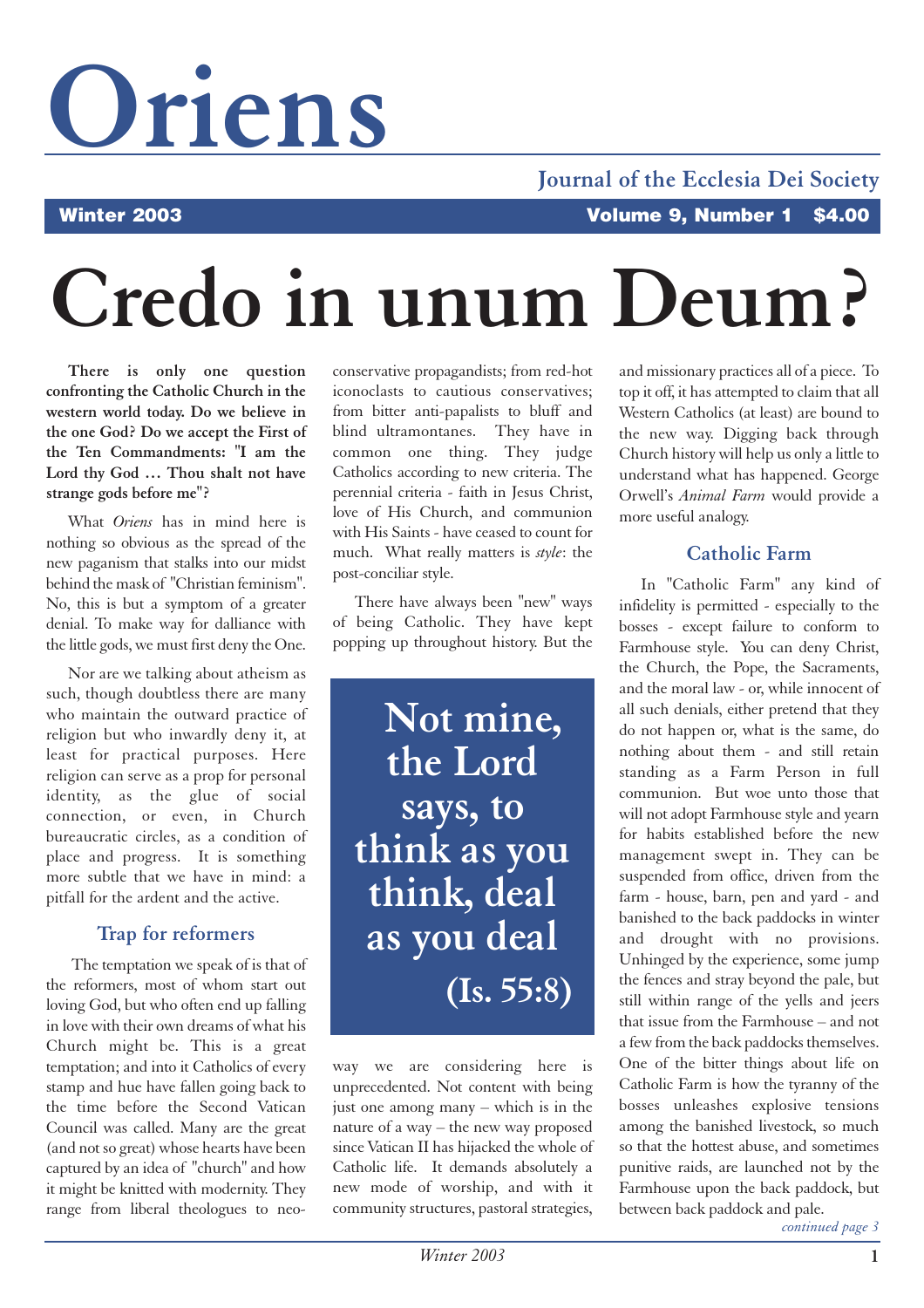## **Oriens**

**This issue**

#### **Oriens**

Volume 9, Number 1 Winter 2003

Published by the Ecclesia Dei Society GPO Box 2021, Canberra ACT 2601

**www.ozemail.com.au/~oriens**

**Editor** Gary Scarrabelotti

**Contributing Editors** Rev Fr Ephraem Chifley O.P. Gerard McManus Stephen McInerney Martin Sheehan

> **Layout** Luna Graphics

*Oriens* is the Journal of the *Ecclesia Dei Society*, a lay association of Catholics who foster, nurture and promote the traditional liturgy. The Society's name is inspired by the Apostolic Letter *Ecclesia Dei* of His Holiness Pope John Paul II, issued in 1988, in which the Pontiff asked for a "wide and generous application" of the norms governing use of the liturgical books of 1962 to those faithful of the Latin rite who felt an attachment to the traditional liturgy, which His Holiness called a "rightful aspiration". Membership of the *Ecclesia Dei Society* includes a subscription to *Oriens*. To join, simply fill in the form below and return to:

#### **The Ecclesia Dei Society GPO Box 2021 Canberra ACT 2601**

I hereby apply to join the Ecclesia Dei Society:

| Annual Ordinary Membership               | \$30  |
|------------------------------------------|-------|
| $\frac{1}{5}$ year Supporting Membership | \$150 |
| Life Membership                          | \$600 |

Or Please send me more information. Name Address

*Page 1*

**Editorial – Credo in unum Deum?** The Church in the West must cast out idolatry.

*Page 4* **Church on brink of great events** Ephraem Chifley O.P. reports.

#### *Page 6*

#### **Voice of movement is stepping down**

*Oriens* interviews Michael Davies who is stepping down as president of Una Voce International.

#### *Page 8*

#### **Islamic fundamentalism**

Fr Paul Stenhouse M.S.C. examines the background to the 'Islam and terrorism' debate.

### *Page 10*

**To the Editor**

### *Page 12*

#### **Pontiff of contradictions**

Gerald Warner argues that in some respects Pope John Paul II is a liberal.

#### *Pages 14-20* **Reviews**

#### *Oriens Library – Supplement* **Culture and the Thomist Tradition**

An address delivered by Dr Barry Spurr to launch *Culture and the Thomist Tradition: After Vatican II* by Dr Tracey Rowland.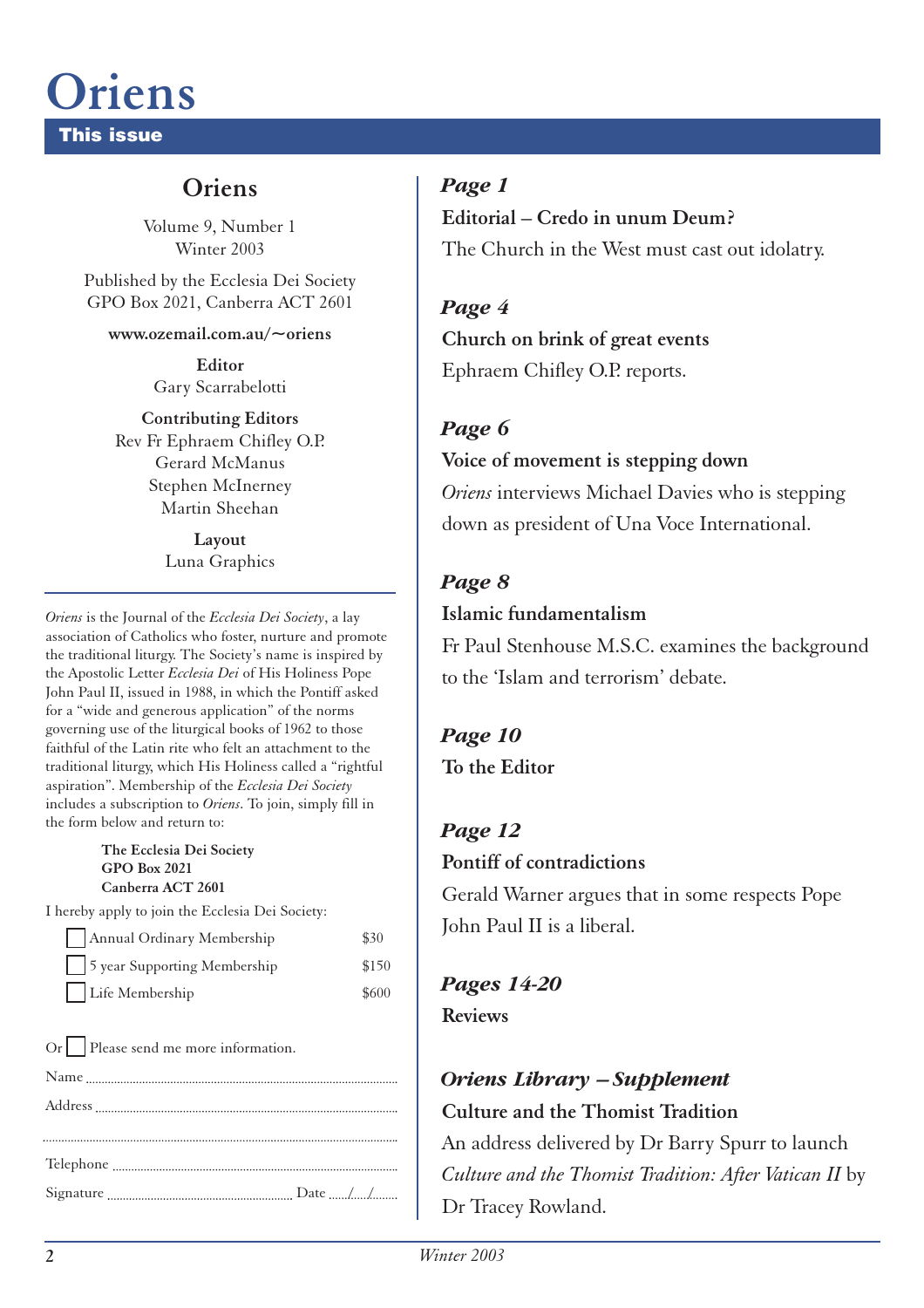### **Editorial Oriens**

#### *continued from page 1*

#### **Idolatry of the new**

Analogies go only so far. The point is that that the refugees who trek the outlands of the modern Catholic Church are not there because they have denied the Lord Jesus Christ and his economy of salvation. They are there because they have declined to exchange the perennial of religion for the contingency of style, and because those who have driven them out care more, in practice, for style than anything else. Many a diagnosis has been made of what ails the modern Catholic Church; heresy, schism, and moral turpitude have all been identified. But the ill-in-chief always eludes observation and a name. It is idolatry: the idolatry of the new.

Those of us who say that we stand for Catholic tradition and would love nothing better than to see idolatry cast down are not immune to its attractions. It is striking that the Israelites, while in the desert, made a Golden Calf and worshipped it. Many of us feel that we are in the desert too – and, in this regard, we do not deceive ourselves. The desert, however, has its allure. Some appear inclined to want to stay there, and they wander away into remoter places each time a messenger, bearing news of a way out, attempts to make contact. Others, who embrace the messenger when he comes, have shaped in the furnace of the wilderness some flinty ideas of their own about how things should be when they are they are back in the holy city with honour and credit.

#### **Church not ours**

Whether we are liberals or traditionalists, what we are proposing to do with our different plans for the Church is, for the most part, to manhandle the Mystical Body of Christ. Few possessed of a reforming zeal would baulk at mere sacrilege for the "good of the Church" – and from sacrilege to idolatry is no great leap, since the two are nearly related. What we forget is that the Church is Christ's, not ours. How this

body, or "vine", is cultivated is a matter of His providence, not ours. A striking saying of the Lord, and a warning to all reformers, leaps from the Fifth Prophecy read at the Easter Vigil:

*"Non enim cogitationes meae, cogitationes vestrae: neque viae vestrae, viae meae, dicit Dominus . Quia sicut exaltantur caeli a terra, sic exaltatae sunt viae meae a viis vestris, et cogitationes meae a cogitationibus vestris."*

"Not mine, the Lord says, to think as you think, deal as you deal; by the full height of heaven above earth, my dealings are higher than your dealings, my thoughts than your thoughts."  $(I<sub>s</sub>, 55:8-10)$ 

Or, to put it another way, "Man proposes, God disposes." Reformers might propose what they believe is good for the Church, but God will dispose what is good the Church. A true reformer, then, is essentially a man of surrender. Like a contemplative religious, his aim is to be open, always and simply, to God's disposition, and ready to give into God's hands whatever work he

#### **Take stock**

So, would-be reformers, advocates of masses old and new, let us take stock: the great issue before the Church today is not, primarily, how to heal it of its tragic and self-inflicted injuries. God will raise up the reformers, if we let him. He will settle the issues that preoccupy our thoughts and prompt our striving, if we allow him. Our business is God, not the reform project; and that means recognising him; accepting him as our Lord and the Lord of history; worshipping him and doing his will. This is not to suggest that reformers must all retire in silence from the field of action into the contemplative's cell. But it does mean that the action which reformers undertake must be formed, tested, and validated in the worship and contemplation of God – a worship and contemplation undertaken, not as the beginning of a "reform process", but as an end in itself.

A genuine reform movement within the Church is neither conceived nor achieved by making it the direct object of Christian action. When it arises, reform

**Reform comes to the Church indirectly - outflanking human intentions and as a gift**

might conceive and undertake. Mostly, he must navigate against the tide. He will never be a man of fashion, nor a contrarian. He is the enemy of institutionalised reform – of reform as an end in itself. For him it is God, or nothing. This is what it means to be a worshipper in spirit and in truth, and God uses only this kind as instruments for the reform of his Church.

comes to the Church indirectly outflanking, as it were, human intentions and as a gift - from the disinterested recognition and love given to God in authentic worship and contemplation. This is why we can confidently say that there will be no reform of the postconciliar Church before we can affirm, with hearts true and free of any other interest, "Credo in unum Deum".

 $\Omega$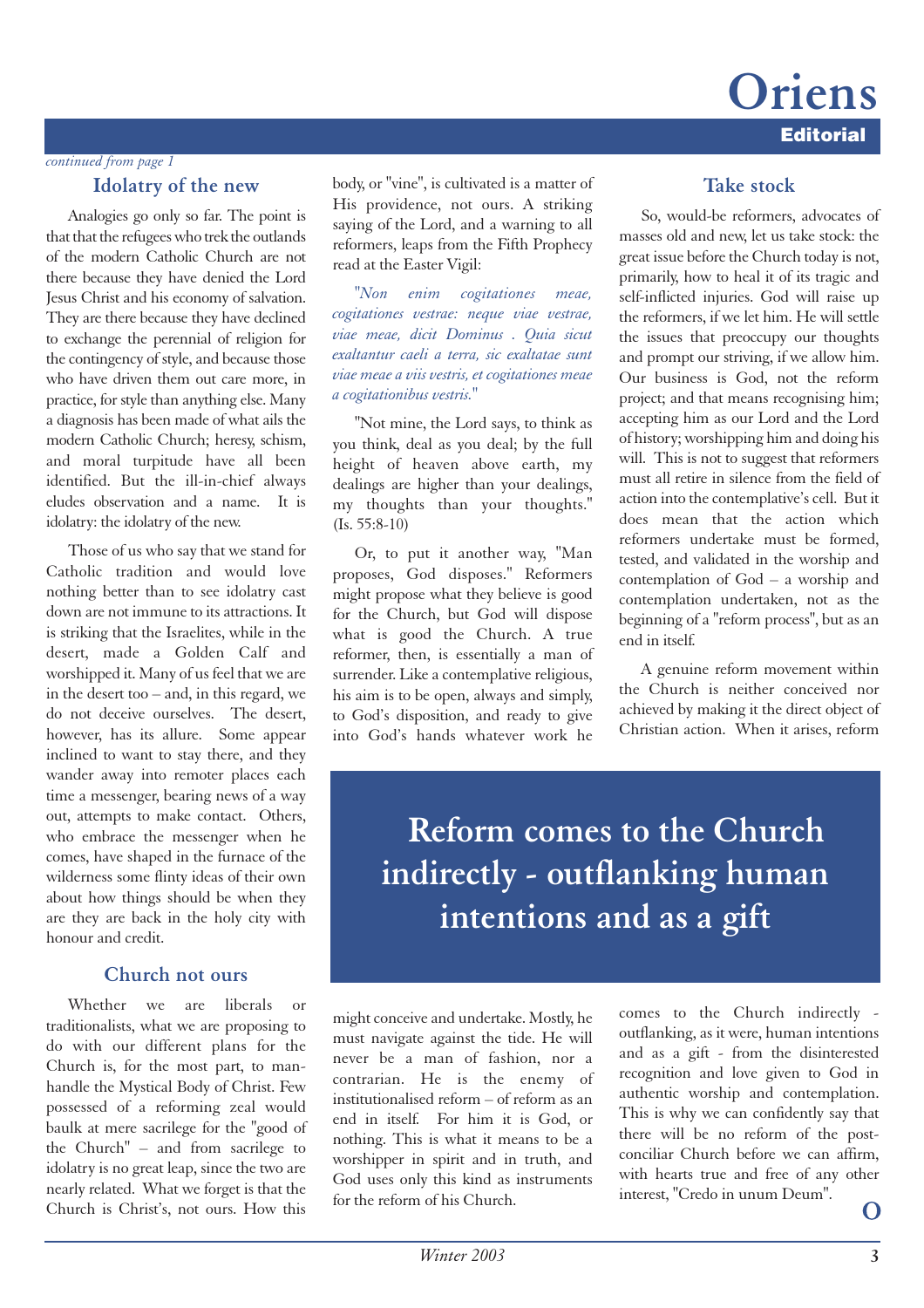**Great events**

**Oriens**

## **Church on brink of great events**

*Oriens* contributing editor **Father Ephraem Chifley O.P.** reports on some potentially stunning developments in Roman liturgical policy and what they tell us about the "correlation of forces" within the Church.

**One swallow does not a summer make, as the old saying goes. These day, though, Rome seems to have become a roost for flocks of them. Devotees of the 1962 Missal are used to false dawns that seemed, and were, too good to be true and papal initiatives stymied by packs of liberal bishops descending on the Holy Father. Even if it isn't any different this time round, the fact is that amazing progress has been made. To those grown blasé about frequent announcements of "the first traditional Mass since the Council" in this or that Church, recent events in the basilicas of the Eternal City might seem unremarkable, but there is definitely something important in the wind and it's blowing our way.**

The Pope started it all with his encyclical *Ecclesia de Eucharistia*. I confess to wondering whether a traditionalist mole was operating among the pontifical sub-editors, considering that the first five syllables are the same as those of another famous Roman document - a coded encouragement perhaps? Stranger things have been known in the curia. There are, though, several serious points to be made about it. First of all it is unflinchingly orthodox speaking of the preeminence of the sacrificial dimension of the Mass, the necessity of the ordained ministry and the fact that the Church "fears no extravagance" in its celebration of the Eucharist. The website of the Greek Orthodox Holy Synod praised it (noting smugly the difference between their status and that of Western Anglicans and Protestants!). A significant part in its construction was attributed to Cardinal

Ratzinger; some Greek prelates are close to him he taught many of them theology - and are probably better informed than many liberal Roman bishops. Nonetheless, the impetus behind it, and the thoughtful meditations on its spiritual aspects, bears the unmistakable imprint of John Paul II, especially his profound grief at abuses of the Eucharist

such as that all-to-common experimentation and indiscriminate inter-communion. The liturgical question is now firmly on the Roman agenda.

#### **Many a true thing …**

A second point is the foreshadowing of another document containing juridical norms for its implementation. It will have teeth - how big and how sharp remains to be seen, but if the comments of Cardinal Arinze, Prefect for the Congregation for Worship and the Sacraments, in a recent interview with Inside the Vatican reporter Robert Moynihan, are anything to go by, they could be very big and very sharp. Summing up his position, he said, "We want to respond to the spiritual hunger and sorrow so many of the faithful have expressed to us because of liturgical celebrations that seemed irreverent and unworthy of true adoration of God. You might sum up our document with words that echo the final words of the Mass: The do-it-yourself Mass is ended. Go in



*Back from Coventry: Cardinal Castrillon Hoyos (centre) in Santa Maria Maggiore, Rome, to celebrate the traditional Mass. He is flanked by Frs Sven Conrad & Josef Bisig (FSSP).*

peace." Even for Arinze, a Nigerian with a reputation for straight shooting, to take this almost mocking tone about modernist pieties must set off alarm bells. Many a liberal liturgist must "feel a disturbance in the Force" (to invoke Darth Vader). What is more, he flagged the possibility that the new document would include not just a significant loosening of restrictions on the Old Mass, but the positive recommendation that parishes celebrate this rite on a regular basis.

If that were not enough, the restrictions against the celebration of the Old Missal in St Peter's Basilica have been lifted. Long a thorn in the side of traditional rite clergy, this oppressive prohibition was relaxed by the direct order of the Holy Father himself. The rescript came from the Secretariat of State, and despite some desperate rearguard action by recalcitrant Novus Ordo sacristans, the first acknowledged Mass (there have been cloak and dagger celebrations before) was celebrated by an English Benedictine for a group of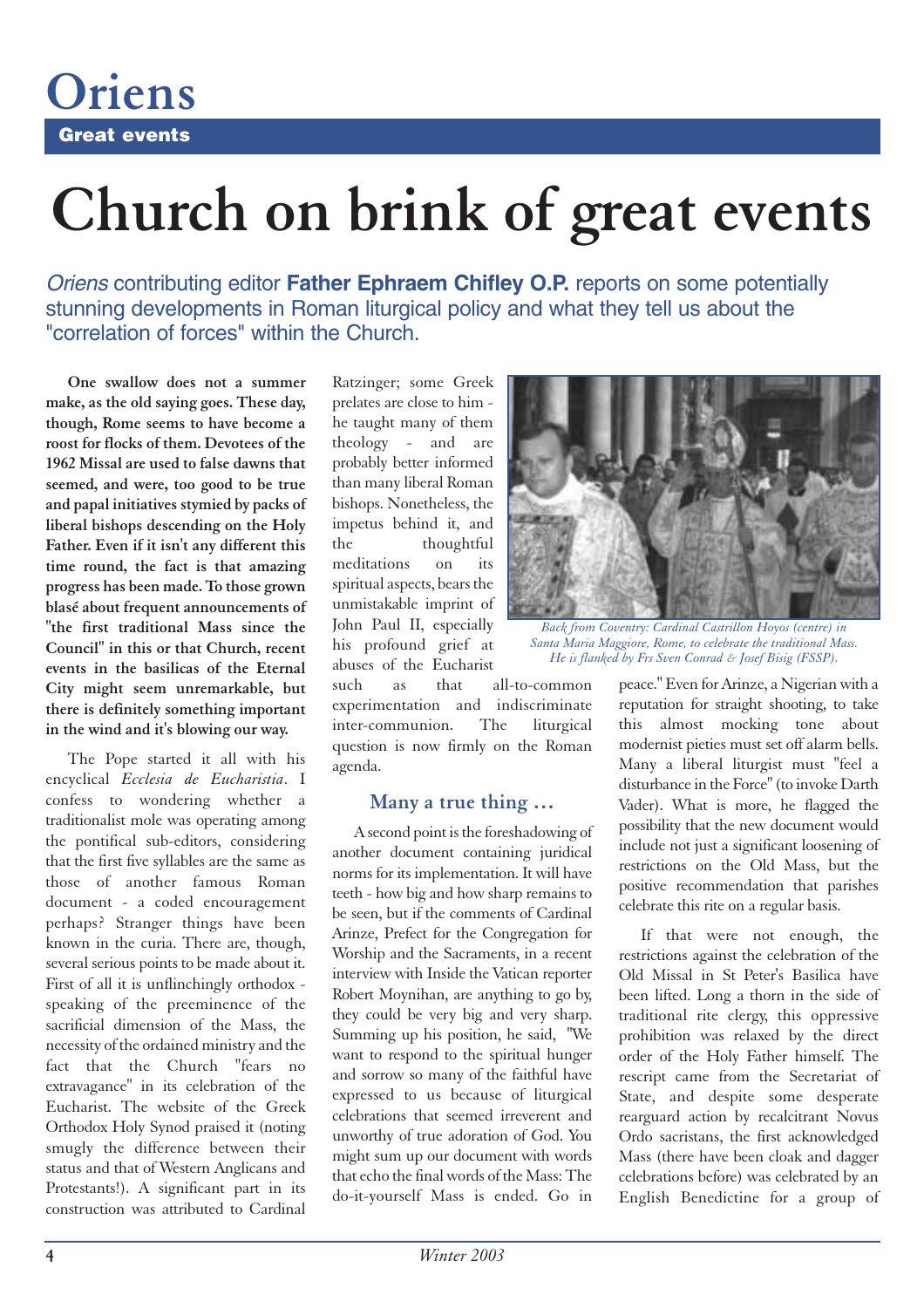### **Great events Oriens**

pilgrims on the 23rd of May. At last, the premier Church of Christendom has a place - even if conceded grudgingly - for the ancient liturgy.

#### **Alive and legitimate**

But there's more…. In another first, Cardinal Hoyos, President of the Commission Ecclesia Dei, celebrated the Old Mass in the Basilica of St Mary Major in the presence of five other cardinals. According to the report in Inside the Vatican, "The solemn 2-hour liturgy, which began in the basilica of St. Mary Major with a rosary at 3:30 p.m. and ended a little before 6 p.m., moved some of the approximately 2,000 present to tears. Colombian Cardinal Dario Castrillon Hoyos, head of the Vatican's Congregation for the Clergy, celebrated the Mass according to the pre-Vatican II 1962 missal -- also called the Mass of St. Pius V or the Tridentine Mass -- with Pope John Paul II's explicit permission and blessing. 'The rite of St. Pius V cannot be considered extinct,' Castrillon Hoyos said in his homily …" He used the word "estinto", meaning "extinct" or "extinguished". It's hard not to see this as Romanità in action - an indirect but unmistakable reference to the unpublished findings of the Commission of Cardinals which told the Pope in 1986 that the traditional Roman rite had never been abolished and that priests had a right to celebrate it.

In another interesting development, those present were instructed to kneel and receive communion on the tongue - this question has been a source of great concern in traditionalist circles for some years. (I have been corrected by diocesan authorities for issuing the very same direction at traditional masses.) Meanwhile various recent communications of the Cardinal to traditional groups in Italy have also been warm to the point of actual encouragement.

There have also been persistent rumours, reported in respected European journals, of a reconciliation with the

Society of St Pius X and the lifting of the decrees of excommunication and associated ecclesiastical penalties from at least three of the four bishops ordained by Archbishop Lefebvre in 1988. These reports were denied by bishops of the Society who saw it, perhaps, as yet another curial plot. Rome has issued no denial of the rumours. It has long been known that the Pope, as the father and pastor that he is, wishes to heal this schism before his death - a circumstance closer than many of us might wish. The possibility of a unilateral Roman action in this matter cannot be excluded as a preliminary to complete reconciliation and integration for the SSPX. It is important to remember that such a move would still only constitute a first step on

media and gold-digging lawyers, not to mention offending priests, the subsequent mess is essentially the fault of the bishops. Rome knows it. The bishops know it. The Catholic people know it. There will be no late night flights of American and French prelates to head the Pope off at the pass. They have far too much to look after at home. We would all have liked this particular silver lining to have arrived with a different cloud, but it would explain much about the seeming dearth of collegiality in the Vatican over the last month. It is the bishops, both liberals and neo-conservatives, who have consistently checked liturgical reform over the last two decades. There is now perhaps a realisation on their part that more urgent problems confront us as a

**There will be no late night flights of American and French prelates to head the Pope off at the pass.**

both parts, but as we all know from our own personal relations, the first step is often the hardest.

#### **Correlation of forces**

What are we to make of all this good news? Is it really likely that the Holy Father might in the next few months squash the excommunications, give a universal Indult for the Old Mass and tidy up abuses in the New Mass? The short answer - believe it or not - is "Yes". There is an argument to be made that the English-speaking and French bishops have lost a great deal of credibility in Rome because of their incompetence and, in some spectacular cases, criminality in dealing with the sexual abuse of minors and associated cover-ups. While much can be laid at the feet of witch-hunting

Church than the language and form of our rites. Certainly Rome seems less inclined to waste the goodwill of the laity pandering to episcopal obstructionism.

Strange as it might seem, this good news will present problems to old rite Catholics used to living in the wilderness. Rose Macaulay wrote a novel about two children who grew up among the French Resistance during the Second World War, and when hostilities ceased couldn't quite cope. They continued to blow up bridges and trains because that's what they were used to. Learning to live in Church where our status as brothers and sisters is acknowledged will require more intelligent engagement with the rest of the Church than the hurling of bombs from the sidelines to which, by necessity, we have become accustomed.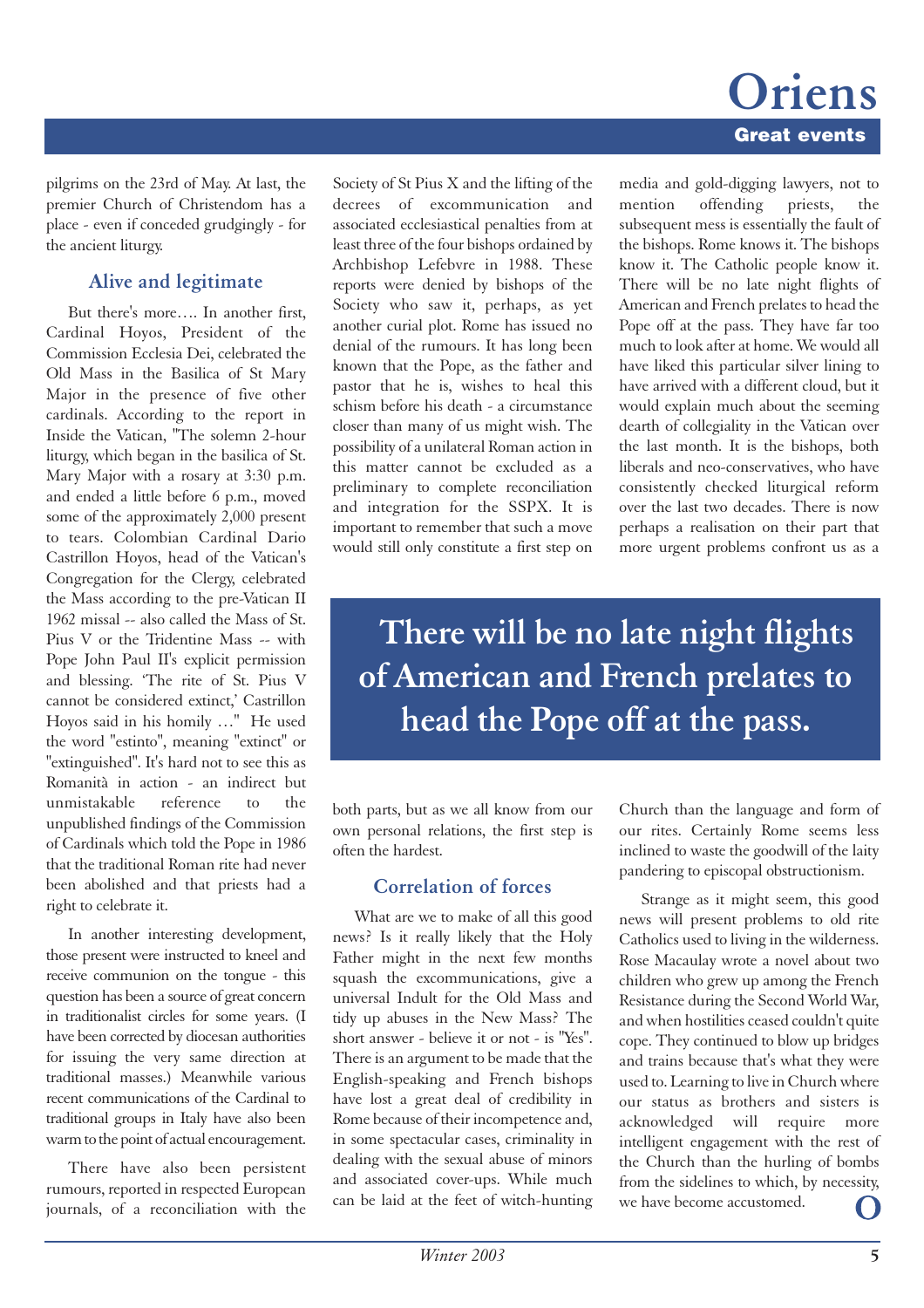**Interview**

**Oriens**

## **Voice of movement is stepping down**

**Michael Davies**, author, rugby fanatic and outspoken campaigner for the traditional Mass, is stepping down as president of Una Voce International. In a farewell inverview with *Oriens* Mr Davies talks about himself, the Church and the traditional Mass movement around the world. He also offers some parting advice to traditionally-minded Catholics in Australia.

**Could you give us a brief story of your life, your interests, and your association with the Traditional Mass movement?** 

I was born in 1936, was brought up in Somerset, although of Welsh descent, and served as a regular soldier in the Somerset Light Infantry during the Malayan emergency, the Suez Crisis, and the EOKA campaign in Cyprus.

I taught in Catholic schools for 30 years but retired in 1992 as I could not cope with full-time teaching and my writing commitments and my involvement with the traditional movement. This evoked the wrath of my Croatian wife as it involved a considerable drop in income, but we have not starved.

The most positive and enjoyable aspect of my work has been meeting so many dedicated traditional Catholic throughout the world, in many European and as far a field as Australia, India, the Philippines, New Zealand, and Nigeria. Traditionalist Catholics are the most dedicated to the faith in the entire Church and in many cases they feel that they have been betrayed not only by their bishops but by Rome, and this has certainly been the case.

To give just one example, Indian Catholics are having Hinduization forced upon them in the name of inculturation. Protests to their bishops were ineffective as these were the very people imposing Hinduization, appeals to Rome were not even answered, and the All India Laity Congress compiled a

devastating illustrated dossier which they took to Rome, I have a copy, and they were treated with contempt. Many of them now support the flourishing Society of St Pius X (SSPX) Apostolate in India, and I would certainly not criticize them for this.

As regards my personal interests, my wife would say that I have only one, Welsh Rugby.

My hopes for the years that remain to me are to see the Vatican implement the decision of the 1986 Commission of Cardinal that every priest of the Roman Rite can chose between the Missals of 1962 and 1970 when celebrating in Latin, and to see Wales win the Grand Slam once more – not necessarily in that order.

#### **What do you intend to do after you step down as President of Una Voce?**

I hope to watch as much rugby as possible, including the super-twelves; read fifty to a hundred great books; write four more books; and see the dozens of Colombo films that I have been recording and storing for several decades.

I hope to leave home as little as possible as my Staffordshire terrier mopes when I am away.

#### **What do you believe you have achieved during your term as President of Una Voce?**

It is not for me to say that I have achieved anything, but during my time as President the Federation has grown and I hope that we shall have three new associations this year.

The membership of our new associations is generally young, most of their members were not born when the New Mass was imposed in 1969. The average age of the delegates at Our General Assembly goes down each year, and this gives great hope for the future.

To give just one example, Una Voce Poland, which was formed about six years ago, has a Council of twenty members of whom only one of over thirty years old. One of its members has been ordained in the FSSP and there are five seminarians at Wigratzbad.

Much of our work is done behind the scenes, sometimes successfully and sometimes unsuccessfully. It would not be diplomatic to publish details of our involvement with the Roman Dicasteries, but I hope that this can be done one day.

#### **Do you think the Roman Curia's attitude toward traditionalism is changing?**

There is certainly a far more positive attitude in Rome towards our aspirations. This derives largely from the fact that members of the Curia have been forced to accept the fact that while the Church in the first world is in a state of terminal decline, the traditionalist movement is growing and attracting young people.

The SSPX is the most evident example.

Since the excommunications in 1988 the number of its priests has increased from about 170 to over 400 at a time when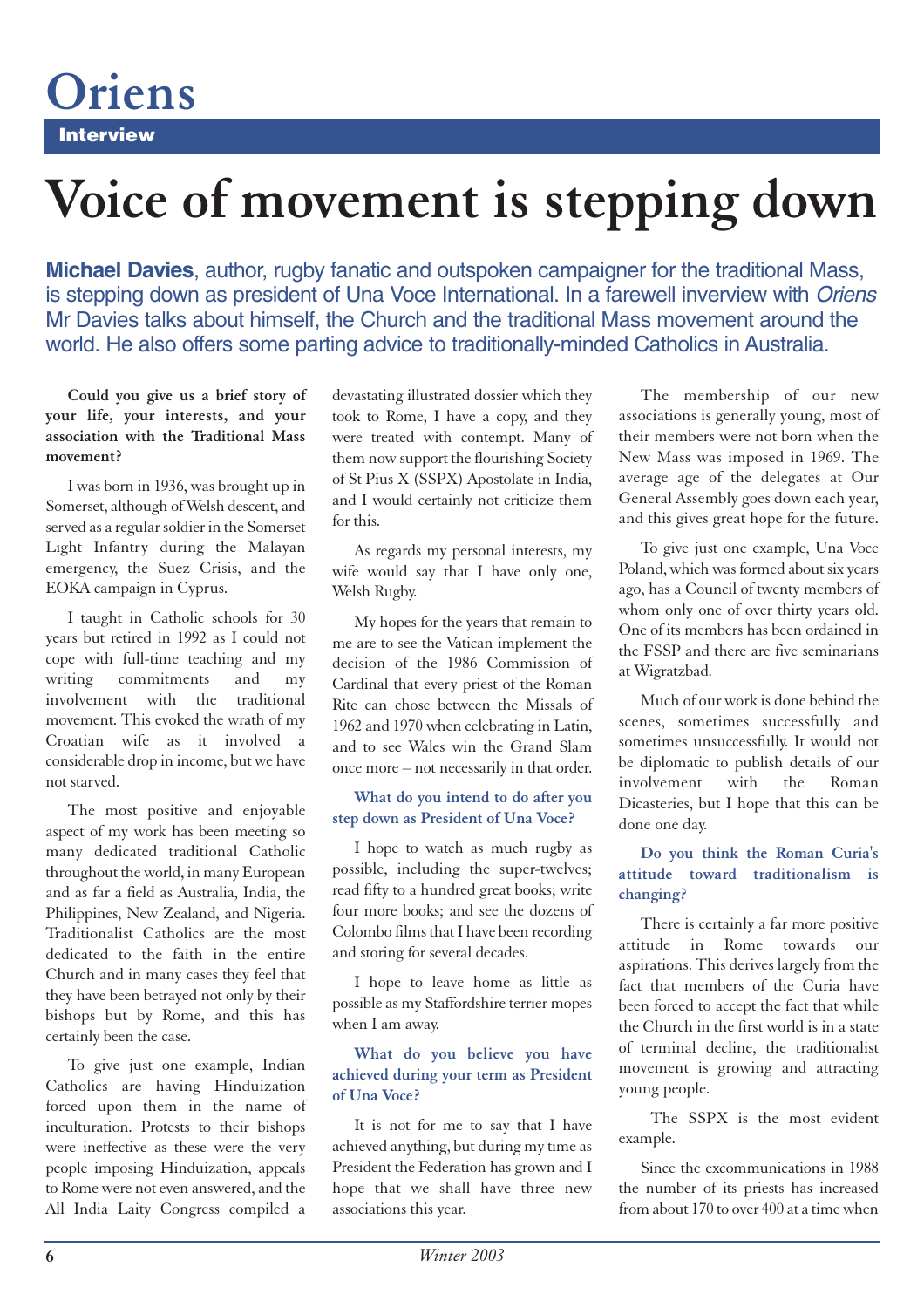### **Interview Oriens**

seminaries in most first world countries are emptying.

The extension of Vatican recognition to the Campos priests is a truly dramatic victory for tradition which I would have thought even two years ago could never happen.

Cardinal Ratzinger is certainly our most influential friend in Rome, and although his principle objective is to "reform the reform", that is to have the 1970 Missal celebrated strictly according to the rubrics, he is adamant that those who are devoted to the Missal of 1962 should be accorded free access to it.

#### **What about the attitude of the bishops around the world?**

The attitude of most bishops towards our movement is generally one of complete incomprehension and often of manifest hostility. Where they permit the use of the 1962 Missal they do so grudgingly. There are, however, notable exceptions. In Australia, for example, you have been fortunate. I think particularly of Archbishops Pell, Hart, Hickey and Carrol, and Bishop Manning.

In his speech at the traditionalist rally in Rome in 1998, Cardinal Ratzinger explained that most of the bishops in office today are fixed in the mindset that followed the Council, and that we must be patient and wait for a new generation of bishops.

#### **Will traditionalism always be a fringe movement, a tiny and irrelevant part of the Catholic Church?**

It is the Catholic Church in the West that is today largely irrelevant. In all the so-called Catholic countries of Europe the Church has no influence at all on the legislation of states.

In all these countries, but for Ireland, abortion is legal, pro-sodomite legislation is in force, pornography is universal, divorce is rampant, and vast numbers of nominal Catholics live together outside marriage.

Pope John Paul II makes repeated attempts to uphold Catholic moral standards, but the Catholic hierarchies make little or no effort to persuade states or individuals to implement his teaching. Governments take no more interest in what the Pope has to say than they do of pronouncements by the Dalai Lama.

Incontrovertible evidence proves that the Church in the first world is in a state of terminal decline. The traditionalist movement is expanding continually, but those who join it represent only a fraction of those who drift away from the mainstream Church.

As the years pass traditional Catholics shall certainly form a higher proportion of those Catholics who still practise their faith, and our influence will increase. In fact it is already happening if we can judge by the overtures to traditionalists emanating from Rome.

#### **Has the traditional movement become stagnant as some suggest? Are some parts of the world in better shape than others?**

The traditionalist movement is growing but far more so in some countries than in others.

In Britain its progress is numbered each year in hundreds, and this small increase includes those giving their support to the SSPX. In most English speaking countries, with the exception of the USA, the increase is equally modest.

In the United States, however, Una Voce now has over sixty chapters and there are many flourishing traditionalist parishes. This is due largely due to the expansion of the apostolates of the FSSP and the Institute of Christ the King. The SSPX is also expanding rapidly in the USA.

One the notable features of most traditional congregations in the USA is the large number of young families with children.

All being well, Nigeria will join the Federation this year. During my visit to that country two years ago, enthusiastic faithful assured me that Nigeria will eventually have the highest number of traditional Catholics in the Englishspeaking world, and this may well prove to be true.

#### **What is your assessment of the Catholic Church closer to home in Britain?**

The Catholic Church in Britain is in a state of terminal decline. Mass attendance plunges by 30,000 a year, the Catholic birthrate is no higher than that of non-Catholics, and 90 per cent of the children who are born have lapsed before they leave high school.

It is not exaggerating in any way to say that the Church in the First World is contracepting itself out of existence.

If every restriction was removed from the celebration of the traditional Mass it would make very little difference as the vast majority of British Catholics are devoid of any Catholic ethos. This is largely the result of the liturgical revolution.

It was the traditional liturgy and Catholic moral teaching which gave Catholics their sense of identity. It was taken for granted that the Mass could never change; it has now done so, repeatedly, and the moral teaching has changed with it.

**Will the Holy Father's latest encyclical solve anything at all in terms of stopping the abuses, and the bad liturgical practices which occur daily around the world? What action needs to be taken to fix the problems?** 

In his Encyclical Letter *Ecclesia De Eucharistia* of 17 April 2003, Pope John Paul II has explained Catholic teaching on the Eucharist as sacrifice and sacrament in terms reminiscent of the Council of Trent.

Much of its doctrinal content is the work of Cardinal Ratzinger. But the Pope insists yet again, as he has done throughout his pontificate, that Vatican II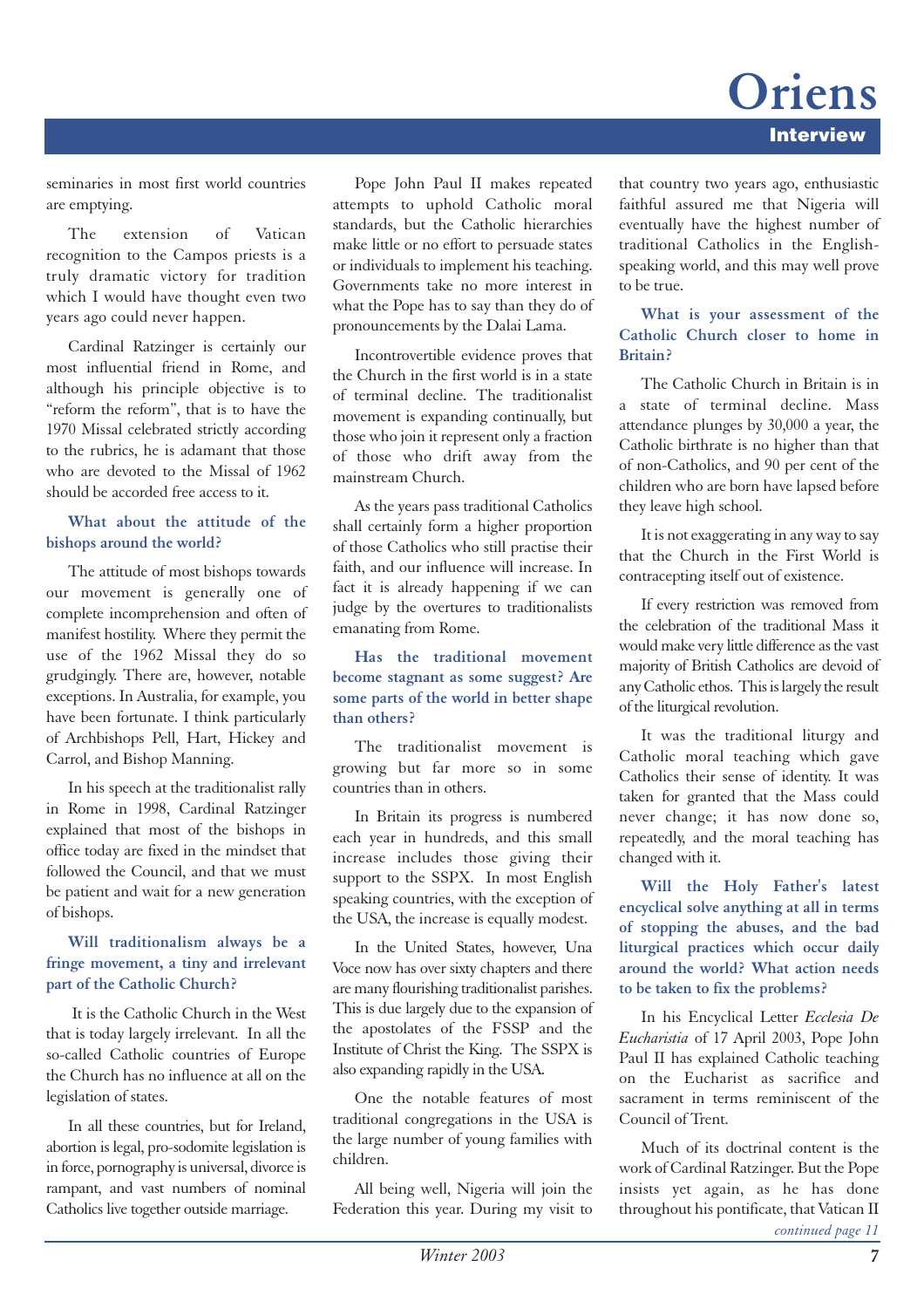**The times**

**Oriens**

# **Islamic fundamentalism**

Misquoting the *Shari'a*, or faithful to Muslim tradition? The attacks by Islamic terrorists on the United States on September 11, 2001, and those in Bali on October 12, 2002, have been judged as marking the closure of one era in history and the opening of a new and, perhaps, even more terrible. **Father Paul Stenhouse** examines some of the background to the ongoing debate about Islam and terrorism.

**In the aftermath of the terrorist attacks on New York's World Trade Centre, and later claims by Usama bin Laden that suicidal cadres of his** *Al-Qa'ida* **(Foundation) movement were indeed responsible, questions naturally arise about the nature of Islamic fundamentalism and its relationship to the** *Shari'a***, or Islamic Law.**

#### **Myriad forms**

For most of us, awareness of Islam and its myriad religious, political and cultural forms, has been heightened by two factors: the migration of large numbers of Muslims to Western Democracies - often as refugees or foreign workers - and the growing crescendo of violence world-wide in the name of Islam.

This violence snowballed after the founding of the State of Israel in 1948, the fall of the Shah of Iran and the subsequent setting up of the Islamic Republic by the Ayatollah Khomeini in 1979, the invasion of Afghanistan by Russia in 1980 and the war against Iraq in 1991 after Saddam Hussein's invasion of Kuwait.

Of the seventeen terrorist organisations set up in Islamic States and named by the US State Department in 2000 as actively engaged in terrorism in 1999, eleven are professedly Islamic or are rabidly anti-West and operate through a blend of Marxism and Islam to destabilise their regions or to overthrow their respective governments.

In addition to these high profile radical groups there are many anonymous extremist groups in most Muslim countries devoted to the establishment of Islamic states ruled by the *Shari'a*. The *Shari'a* is not just the *Qur'an*. As well, it includes the *Hadith* (sayings of Muhammad), the *Ijma'* (consensus of religious experts) and the *Qiyas* (analogy).

Closest to Europe, Algerian extremists belonging to the Armed Islamic Group (GIA) have been responsible for the deaths of more than 40,000 Algerian civilians - targeting mainly journalists, unveiled women and girls, intellectuals, and anyone it accused of collaborating with the secular government.

#### **The Clinton thesis**

In the light of vocal demonstrations of support for the terrorists who attacked the US after September 11 by certain elements within Muslim communities in the Middle East and elsewhere, including Australia, claims by Benezir Bhutto, former Prime Minister of Pakistan that 'the Muslim faith does not allow the use of violence or terrorism for any cause,' and assurances by former US President Bill Clinton a few years ago, that 'even though we have had problems with terrorism coming out of the Middle East, it is not intrinsically related to Islam,' deserve examining.

Since its foundation in the seventh century, Islam has, with few exceptions, dominated by military force the regions where it has been implanted. The juridical status of non-Muslims living in these countries has not changed since Muhammad's time: under the *Shari'a* they are not second-class citizens, they are non-persons.

Up until the 1800s it was virtually unheard of for Muslims to live in a non Islamic country of their free will. Apart from exceptional circumstances, they were forbidden to do so. The *Qur'an* is interpreted as forbidding them to submit themselves to non-Islamic laws; to obey non-Islamic rulers and by implication, to send their children to non-Islamic schools.

#### *Qur'an*

Muslim fundamentalists take the *Qur'an* to be a divine and irrevocable Law revealed by God to Muhammed. It legislates for every aspect of their lives, social, political, cultural and religious. For fundamentalist Islam, democracy with its secular laws, rulers, judges, courts and associations is an affront. The only rulers and judges with legitimate authority are those whose authority comes from the *Shari'a*.

For fundamentalist Muslims, the *Shari'a* teaches them to fight non-Muslims, while the punishment for those who resist Islam and the Prophet Muhammad is 'that they should be killed or crucified or their hands and their feet should be cut off on opposite sides or they should be imprisoned'.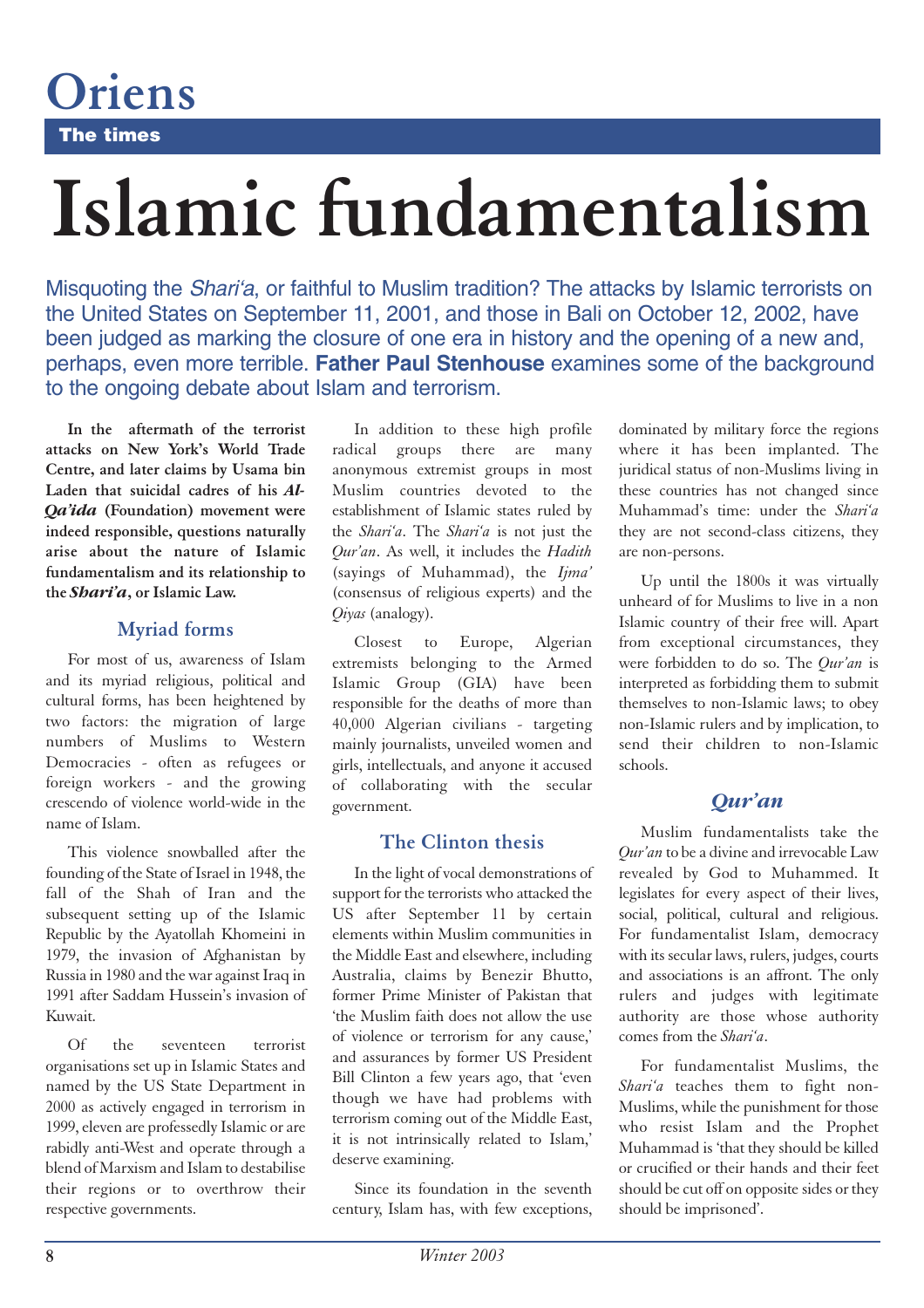In the *Qur'an* the Prophet decreed that 'infidels,' i.e. Jews and Christians, along with atheists, rationalists, agnostics, humanists and free-thinkers, are to be warred against. He warned Muslims against friendship with non-Muslims, a caution repeated by the Taliban in Afganistan and by fundamentalists world-wide.

Fundamentalist Muslims demand that Muslims who change their religion be killed. They cite Ibn 'Abbas, the cousin of Muhammad who quoted the latter as decreeing 'kill him who changes his religion,' and 'behead him'. It would be this *Shari'a* law that the Taliban were enforcing against the Christians charged with preaching Christianity, before the US invasion of Afghanistan and the driving underground of the Taliban.

For fundamentalists, the world is divided into those who live in a *dar alharb* or 'land of war,' meaning any country inhabited by non-Muslims who Islam. Any war-like act against non-Muslims in a *dar al-harb* is lawful and just.

When the former chief Justice of Iran. Ayatollah Abdul Karim Ardebili, during a Friday Mosque speech in September 1991 called on Muslims to kill Americans, destroy US property and 'make life bitter for them,' he was conjuring up demons whose effects were all too evident on September 11, 2001.

#### **Jihad**

The major contemporary radical Islamic groups derive their inspiration from the teachings of Said Qutb in Egypt and al-Mawdudi in Pakistan. According to Qutb, a leading figure in the Muslim Brothers, condemned to death for his involvement in a plot to assassinate former Egyptian President Nasser, all polytheists, hypocrites, Jews, Christians, secular rulers, communist states and capitalist systems, have conspired to

eleven months later, had all the hallmarks of the work of Mujahidun, or fundamentalist Muslims acting out the *jihad*.

The conspiracy of silence in the massmedia when fundamentalist Islamic violations of the rights of Muslims and non-Muslim minorities are concerned the ongoing slaughter of Christians and other non-Muslims by the Laskar Jihad in the Moluccas and the island of Sulawesi in Indonesia, is an example has done much to convince the likes of Usama bin Laden that their cause is just and that many in the West approve of it.

#### **Atypical Moslems**

Fundamentalist Muslims are a vocal minority; they are not typical of the vast majority of Muslims throughout the world. It would greatly help the cause of moderate Islam if its proponents came out courageously and strenuously in condemnation of violence and terror

**Since its foundation in the seventh century, Islam has, with few exceptions, dominated by military force the regions where it has been implanted.**

have not yet been subjugated to Islam; and those who live in *dar al-Islam* or 'land of Islam' (surrender), by which they mean a country where the precepts of the *Shari'a* are imposed strictly.

#### **Legitimate targets**

All Western, free, democratic countries are, in Islamic terms, *dur al*or 'lands of war' fundamentalist Muslims may legitimately, in fact are obliged, to do all they can to bring about the dominance of undermine Islam and are to be resisted.

Both Qutb and al-Mawdudi put Jihad at the forefront of Islamic obligations. In the words of the Ayatollah Khomeini, *Jihad* 'means the conquest of all non-Muslim territories. It will be incumbent on every able-bodied adult man to volunteer for this war of conquest whose final goal is the domination of Qur'anic Law from one end of the earth to the other'.

The carnage wreaked in New York and Washington in 2001, and in Bali emanating from within their communities. Their credibility would be enhanced if they supported efforts to remove from their religious and legal tradition whatever could be construed as inciting violence against non-Muslims, and if they protested at the violation of the rights of all - be they Muslims or non-Muslims - in Islamic countries.

*- This edited article is republished with permission of "The Annals".*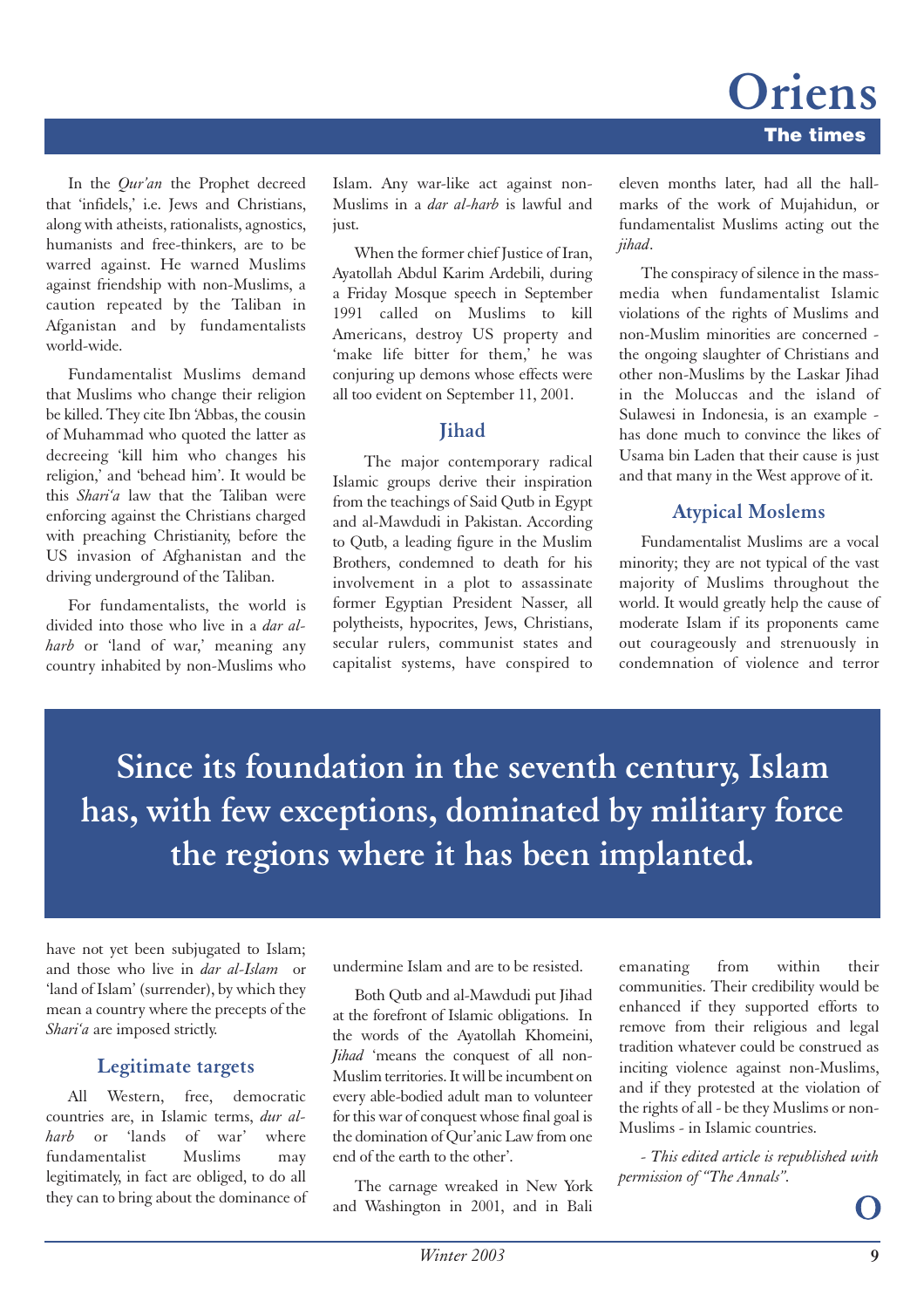**To the Editor**

**Oriens**

## **No fellow feeling for the SSPX**

**It seems to be the lot of all Fraternity superiors to write letters such as this. I will say from the outset it is one I had hoped never to write. This is for several reasons.** 

As regional superior of the Fraternity in this part of the world I have been content with a certain policy, both spoken and unspoken, that existed before my return to these shores. The policy of maintaining the line of "no enemies to the right." Speaking clearly, this refers specifically to not commenting on the position of the late Archbishop Lefebvre, the ordinations and consecrations of bishops he performed, and the Society of St Pius X (SSPX), which he founded. The Fraternity's mandate certainly covers these areas, but fulfilling this mandate has been found to be more efficacious on an individual basis rather than a public one. To me this indicates the reality that, in the public forum, this is a place where angels fear to tread.

Most of the readership of this magazine will be aware of the various arguments that do the rounds regarding the justification for the SSPX position. Some of the older arguments together with some newer aspects of the debate were indeed discussed in the last edition of this journal.

As I have already stated I have been, up until now, content with not entering this debate. Until now I believed that it did less good than harm, that I would be doing a disservice to those (to quote the editorial "Hold your fire!" *Oriens*, Summer 2002-2003) who were subject to "errors of prudential judgement clouded by the fog, and cramped by the injuries, of battle." I also thought that, in the larger picture, a potential reconciliation of the SSPX with Rome might be better served with silence. For these reasons I agreed with the whole "Hold your fire!" theme.

However, I no longer feel that silence is appropriate. In the last edition of Oriens the legitimate desire to see groups hold their fire used the technique of saying that certain targets did not exist. I wish to state that the Southern Cross Region of the Fraternity of St Peter maintains that these targets do exist and are not the invention of legalist critics. Although I was not initially overjoyed with the necessity of having to enter the debate publicly, the number of people I have discovered since the last edition who were ambiguous on some very real issues has convinced me that 'no enemies to the right' was not necessarily the most pastoral position.

I will advance these issues simply as statements of fact maintained by the Fraternity.

The first of these issues is a canonical one. It is fact that there is a difference between a *latae sententiae* penalty and a declared penalty. In the Church it is possible to incur a penalty from the law, without any statement from the Church on the matter. This is a *latae sententiae* penalty. The Church can also declare this penalty. This is to remove any doubt regarding the existence of the penalty. Once a penalty of excommunication or schism has been declared it exists until it is lifted. There are, of course, processes for appeal. It can be argued whether such a penalty is right or wrong, but certainly not whether or not it happened.

The second of these issues is also a canonical one. The much used canon 1323 paragraph 7 argument against the efficacy of the penalties of the Church is without foundation. I wish to publish the relevant lines of this canon here for all to see: "No one is liable to a penalty who, when violating a law or precept, thought, through no personal fault, that the (following)…circumstance existed: The compulsion of grave fear, even if only relative, or by reason of necessity or grave inconvenience." The same paragraph of this canon does not allow this canon to be invoked if "the act is intrinsically evil or tends to be harmful to souls." This is indeed a merciful canon, but the fact that the penalty is declared means that for the SSPX this canon has been relegated to being only a potential defence in a Roman Tribunal, if and when they appeal the penalty. This canon does not and cannot remove a declared penalty from its own force.

The third issue is an ecclesial one, that is, the referring to SSPX priests as non-catholic ministers. Personally I regard this as unfortunate, as the immediate assumption of the laity will be that it is a judgement on whether or not priests of the SSPX have the theological virtue of faith. Rather, it is a statement regarding one of the bonds with the Church. There are three bonds, the bond of Faith, the bond of valid sacraments, and the bond of governance. Those priests who do not act in communion with the Pope or the local Bishop do not have faculties from them to act as catholic ministers. If they are under penalty, the law gives no faculties to act as Catholic ministers, except for some sacraments in the case of those in danger of death. Without the bond of governance between a priest and the Church, the priest's actions are those of a non-catholic minister, without any judgement being made regarding his possession of the Faith or the validity of his orders. The article of Fr de Montjoye FSSP, referred to in the last edition of *Oriens*, discusses the consequence of acting without this third bond with the Church, especially the consequence of committing sacrilege. Many of Fr de Montjoye's 'assertions', referred to in the last issue of Oriens, concerning the morality of schismatic, excommunicated and noncatholic ministers confecting the sacraments are not his private opinion, but are rather direct quotes from recognized authorities no less than St Thomas Aquinas, as well as other dogmatic theologians. They are statements of fact, which cannot be rejected as polemical just because the language of the quoted authors appears inflammatory.

The fourth issue is an internal Fraternity one which keeps arising. This is the issue of the Fraternity having been subject to pressure, through a Roman protocol, to adopt bi-ritualism and participate in concelebrations using the new missal. I will only say that the rights and privileges of the Fraternity were never changed. We received declared universal law regarding the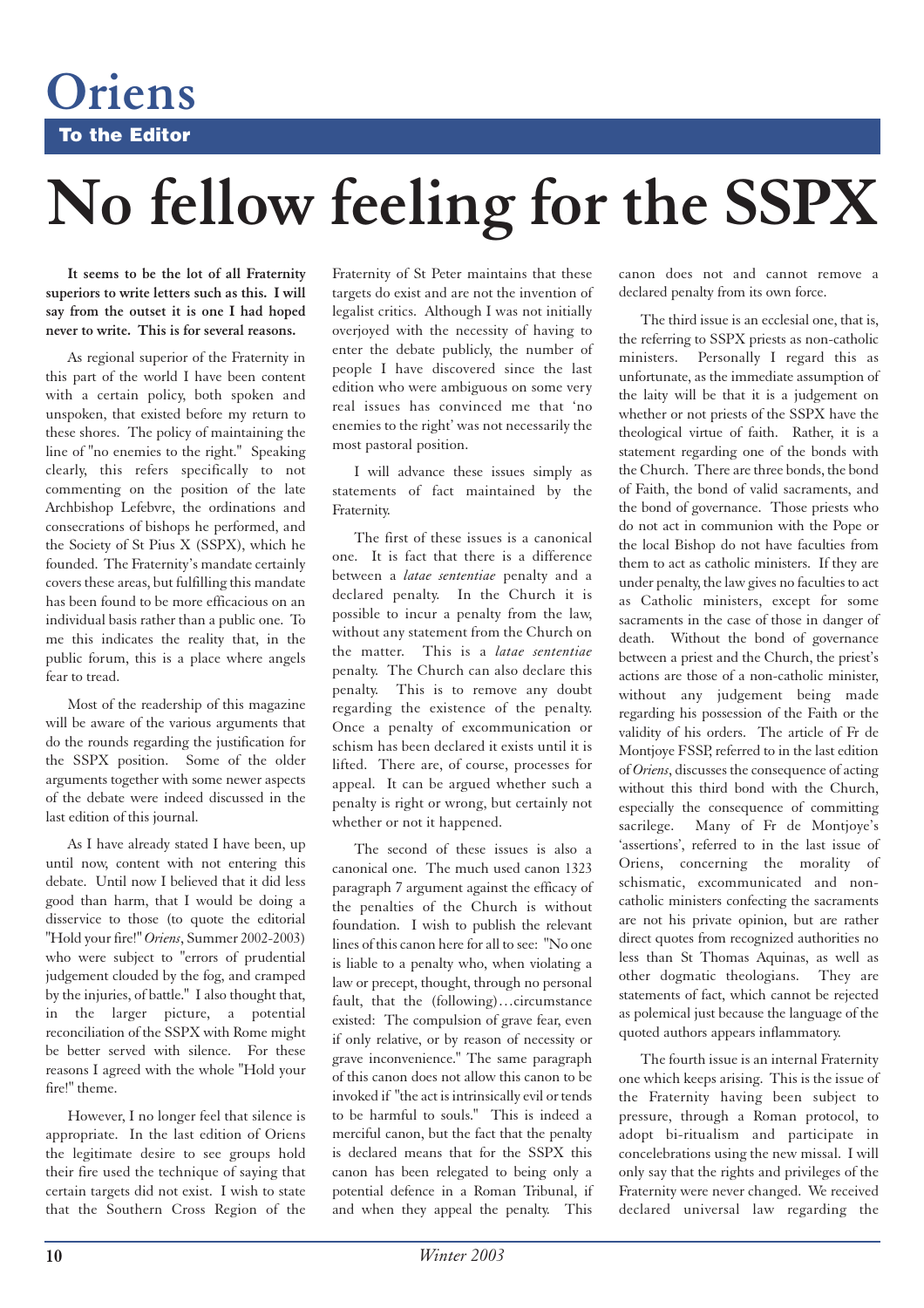### **Interview Oriens**

individual rights of priests under the Western Patriarchy.

I hope these few points will be of help to those who were confused, and in particular to those who have approached me or other members of the Fraternity. These facts are not mitigated by the many examples, on an individual level, of Rome downplaying the canonical effects of the schism. The particular and pastoral does not over-ride the universal and declared. Together with Rome, and those bishops who grant occasional faculties to SSPX priests, we are not looking for polemics with the SSPX, but rather pray and hope for reconciliation. The rumour of another effort by Rome for this has just reached me. We truly desire that ordained priests receive their mission from the visible church, which is unity with and from the Soul the Church – The Holy Ghost.

Fr Laurence Gresser FSSP Regional Superior Fraternity of St Peter – Southern Cross Region

#### **Editor's reply**

The following points about the editorial "Hold your fire!" (Summer 2002-2003) need to be made:

The editorial recognised that a penalty has been imposed on the Society of St Pius X (SSPX).

The editorial did not deny that, in a strictly legal sense, the consecrations of 30 June 1988 constituted schism.

The editorial, moreover, did not advise that Catholics could attend SSPX chapels. *Oriens* takes the view that it would be prudent for Catholics who value unity with their bishops and the pope to avoid communion with groups subject to the penalty of excommunication.

Having said that, *Oriens* also considers that to engage in attacks upon the SSPX, and upon those who attend its chapels, at a time when the Pope and his chief collaborators are working to secure a lasting reconciliation, is counter-productive to say the least.

*- Editor*

#### *continued from page 7*

has been followed by a renewal rather than by revolution.

With all due respect to the Holy Father, one must insist that this is simply not true. If there has indeed been an "interior growth within the Christian community" it is certainly not reflected in the catastrophic collapse of Catholic life in First World countries.

In what seems to be a complete *volte face*, the Pope provides a list of the liturgical deviations and abuses concerning which traditional Catholics have been protesting since the first changes were imposed. These abuses take place, the Pope tells us, alongside the "lights" lit by the "reform", but he nowhere tells us where these lights are shining.

These deplorable abuses did not exist before the Vatican II reform, and it can hardly be denied that they are, indeed, the true fruits of the reform.

**Putting aside the liturgical mistakes during and after Vatican II, can the traditional movement be reconciled to the overall thrust of the Council which was to make the Church more open, more evangelical, and a Church which reaches out to the wider world?** 

In the First World, at least, nothing is more irrelevant than the teaching of Vatican II. Most younger Catholics have not heard of the Council and very few Catholics have read any of its documents. The Church is not reaching out to the wider world, and the world, in the sense always condemned by the Church, has now breached the walls of the city of God and is destroying it from within. How does the Church speak to a First World where, as Archbishop Aguilar of Pamplona explained: "The cultural convictions on which social life is based are undermined and are more atheistic than Christian."?

#### **Do you have any parting advice for traditional Catholics around the world?**

I will answer with a military metaphor. Traditional Catholics should fight on a narrow front, and their objective should be to conserve and extend tradition.

We can forget Vatican II. We can forget a "reform of the reform". The so-called liturgical reform is in fact a liturgical revolution and is beyond reform. If we confine ourselves to limited objectives we can be sure of at least limited success. The greater the degree of unity among traditional Catholics, the great the degree of success we will achieve.

The disunity and even animosity within our movement is the most evident reason for our failure to make more progress than we are doing.

Let me give just two examples. A priest of the FSSP stated recently that priests of the SSPX are non-Catholic ministers and that a Catholic cannot assist at their Masses or receive the sacraments from them.

This is nonsense from both a theological and a disciplinary standpoint. Even the Ecclesia Dei Commission stated, earlier this year, that assistance at SSPX Masses can fulfil the Sunday obligation and that a modest contribution can be given to the collection.

On the other hand, a District Superior of the SSPX has said that one should not assist at Indult Masses or Masses celebrated by priests of the FSSP or the Institute. This is an outrageous, totally uncatholic position.

If we cannot always co-operate actively we could at least refrain from abusing each other.

#### **Your conclusions?**

If we can succeed in preserving pockets of tradition in which the traditional rites are observed and the traditional doctrine is taught, then one day, when some future pope makes a determined attempt to restore the Church in the West, there will be a "remnant of Israel" to rally around him.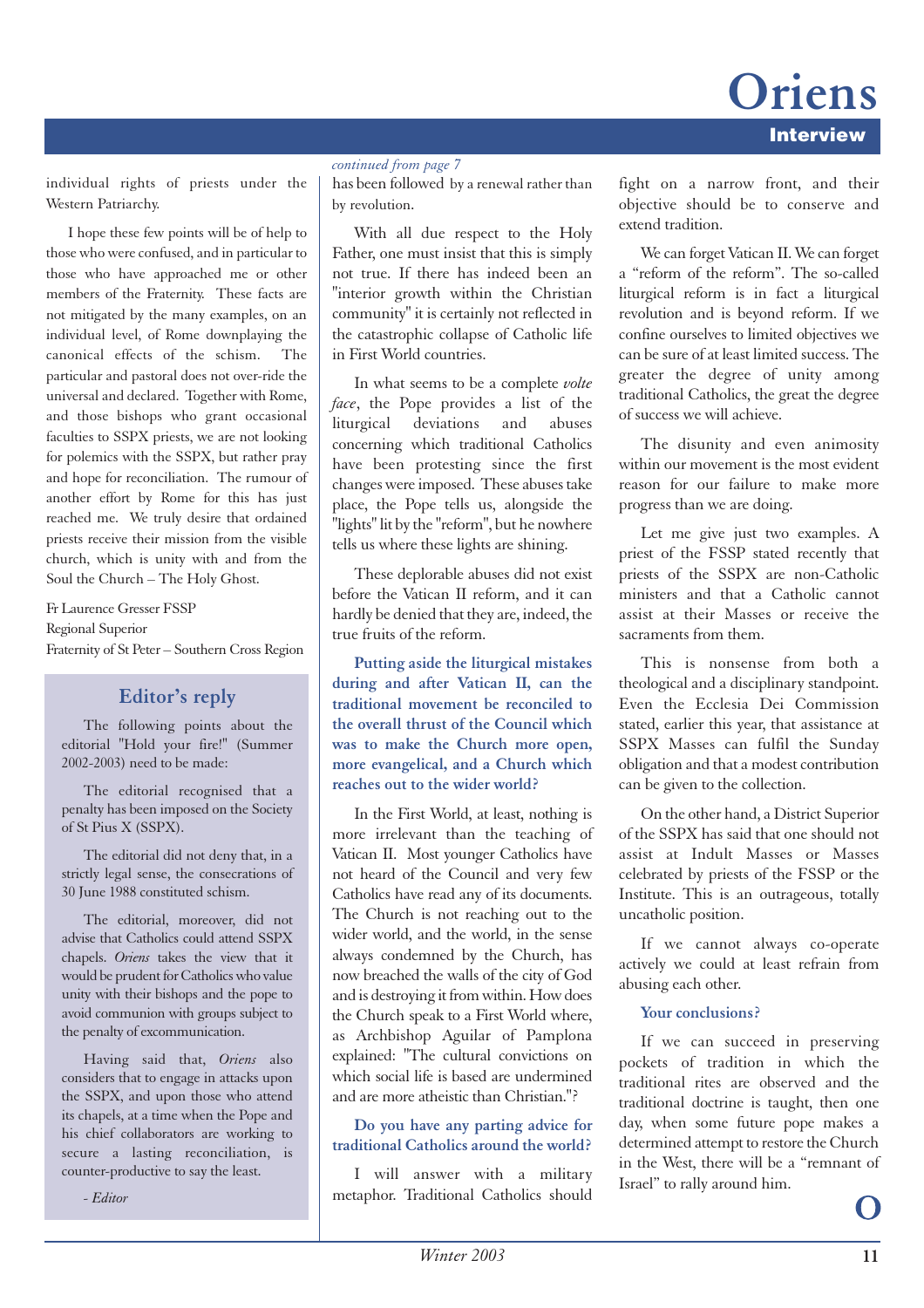**What they say**

**Oriens**

## **The Pontiff of contradictions**

Rome is in meltdown, and part of the problem, according to **Gerald Warner**, is that in some respects Pope John Paul II is a liberal.

**One of the hallowed traditions of Christmas Day is the brief footage of religious leaders shown on television news bulletins. First in to bat is the Archbishop of Canterbury, allocated ten seconds to convey a message of seasonal goodwill. Next comes the Pope ('Like to see something stronger, guv?'), addressing a crowd in St Peter's Square, not exclusively composed of Japanese tourists. He rates only five seconds long enough to broadcast the Englishlanguage soundbite 'A blessed Christmas!' but sufficiently brief to prevent the Vicar of Christ from building his part or forgetting who won in 1688.** 

#### **Fear of bishops**

To the majority of comatose, turkeybloated viewers in the neo-pagan Britain of the 21st century, it provides a reassuringly familiar prelude to Only Fools and Horses. For the minority of believers, this snapshot of mainstream religious leaders may actually be less congenial. The long-suffering faithful have learnt to dread pronouncements by their own hierarchies more than attacks on their beliefs by militant atheists. One Easter message disparaging the Resurrection from David Jenkins, as Bishop of Durham, was more demoralising to Anglicans than any number of rationalist broadsides from Richard Dawkins.

This Christmas there is extra cause for apprehension among Anglicans: there is a new heresiarch on the block (at least in the estimation of conservative evangelicals), and he occupies the primatial see of Canterbury. Dr Rowan

Williams has been widely described as a maverick. That is a polite way of saying that he has the potential to do more damage to the Church of England than any individual since Oliver Cromwell.

#### **Canterbury Tales**

In a televised interview on the eve of his formal confirmation as Archbishop of Canterbury, Dr Williams carried off a remarkable triple whammy, denouncing pomp and ceremony in the Church of England, canvassing the possibility of disestablishment, and endorsing homosexual conduct. That is to say, in just one broadcast he managed simultaneously to infuriate the Anglo–Catholic smells-and-bells brigade, the mainstream adherents of the national Church, and the morally conservative evangelical wing. Such effortless anticharisma makes his confrontational predecessor, St Thomas à Becket, seem bland and conciliatory.

It was the homosexual issue that inspired the Archbishop to articulate a classic piece of episcobabble: 'If the Bible is very clear  $\frac{1}{\sqrt{2}}$  as I think it is  $\frac{1}{\sqrt{2}}$  that a heterosexual indulging in homosexual activity for the sake of variety and gratification is not following the will of God, does that automatically say that that is the only sort of homosexual activity there could ever be?'

Er, no. There is widely rumoured to be another kind of homosexual activity — that which takes place between homosexuals — which many of us had rashly assumed was more common. The Williams doctrine appears to be that homosexual acts are sinful only when practised by heterosexuals. Presumably,

any day now he will promulgate the analogous dogma that adultery is a sin only when committed between bachelors and spinsters. The agenda lurking behind this inanity is effectively to abolish sin by redefining it so that it can be committed only in the most improbable circumstances.

#### **Solid as a …**

Some despairing Anglicans find themselves looking enviously towards imperious Rome, seat of uncompromising authority and doctrine. They should take off their rose-tinted spectacles and confront a reality in many ways more devastating than their own experience: Rome is in meltdown.

Is the Pope a Catholic? The jury is still out, in the view of a growing number of critics of the current pontificate. These new dissidents are not recruited from the usual suspects — the We are Church Weirdos and Easter People — but from the hardcore remnant of faithful but deeply troubled Catholics. They survey, with dismay, the fruits of a pontificate that has been far from the authoritarian, conservative caricature purveyed by the secular media.

True, there have been robust reassertions of Catholic doctrine: on marriage, sexuality, family life, abortion, clerical celibacy, the putative ordination of women. The intransigently orthodox utterances of John Paul II on these matters make it easy for radical dissenters to paint him as ultra-conservative.

That, however, is not the whole story. This 'ultra-conservative' Pope has also acted in ways that have scandalised devout Catholics, usually in the name of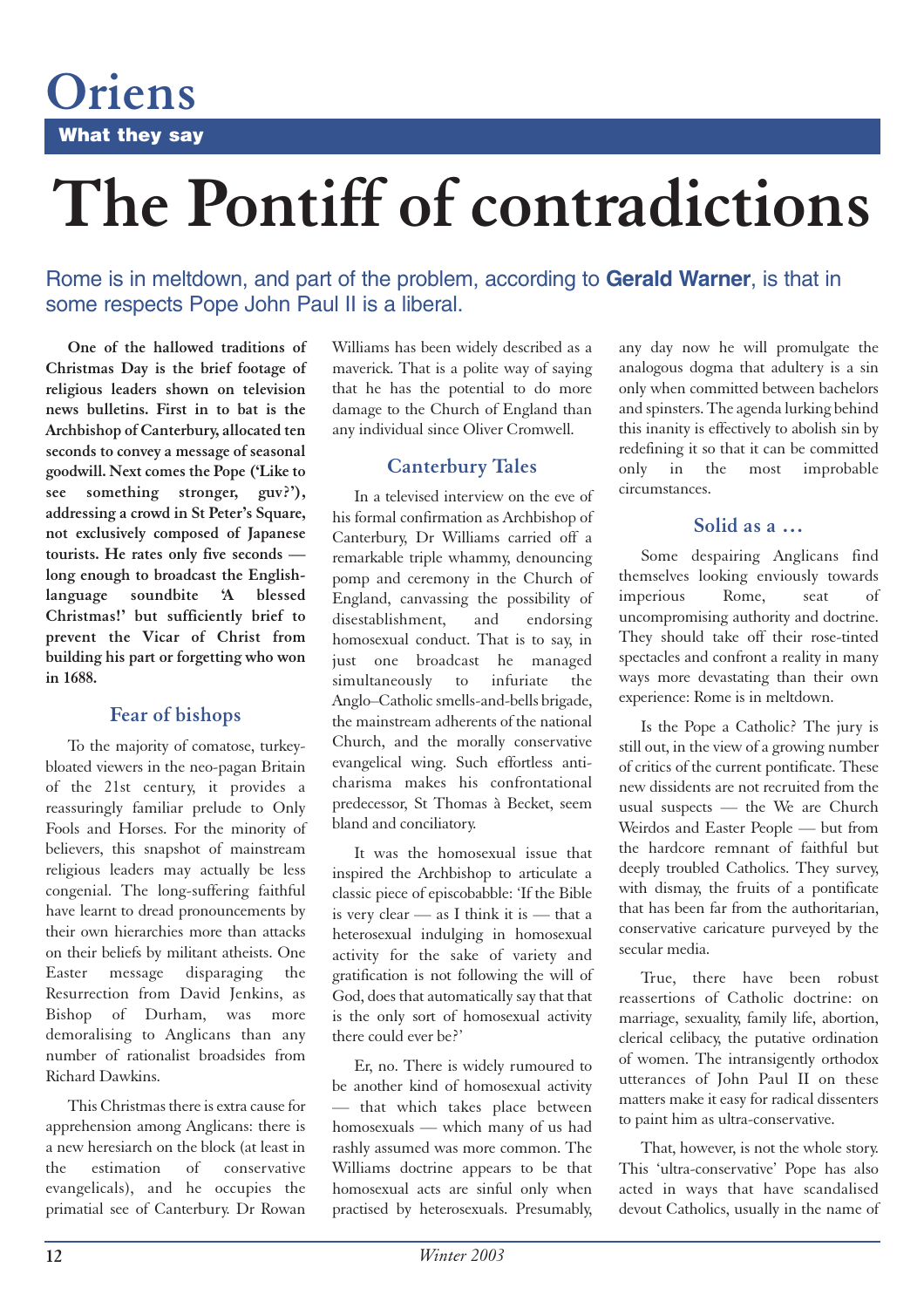ecumenism. At Bombay, in 1986, the Vicar of Christ allowed a priestess of Shiva to anoint his forehead (already anointed in the Apostolic Succession) with the pagan sign of the Tilak. He has kissed the Koran in public and engaged in dialogue with voodoo witch doctors. Historically, countless Catholics have suffered martyrdom rather than collaborate in such gestures.

#### **Assisi**

The most controversial episode took place at Assisi, on 27 October 1986. At the Pope's invitation, representatives of world religions gathered there, including Shintoists, Zoroastrians and animists (an African religion which worships the Monty Pythonesque concept of the Great Thumb). The Buddhist delegation converted the altar of the church of San Pietro into a shrine by enthroning a statue of Buddha on top of the tabernacle, from which the Blessed Sacrament had been removed. You do not have to be a Catholic to recognise in that tableau the most palpable infraction of the First Commandment: Thou shalt have no other gods before Me.

Where does courtesy end and apostasy begin? Catholics are afraid to evangelise —'proselytise' is the derogatory term now preferred — as evidenced by the Balamand Declaration, signed by the Vatican and the Orthodox Church in June 1993. By this, Rome barred itself from carrying out missionary activity in areas of Orthodox jurisdiction, stating, 'There is no question of conversion of people from one Church to the other in order to ensure their salvation.' Yet Christ's instructions to his disciples were, 'Going, therefore, teach ye all nations....' (Matthew, 28). He did not add, 'With the exception of the following map references....'

#### **Too much forelock**

Criticism of a pontiff does not come easily to Catholics, although it is permitted, when the circumstances warrant it. St Catherine of Siena (not a woman to whom one would blithely have taken home a torn wage packet while smelling of strong drink, as they say in Glasgow) regularly handbagged Popes Gregory XI and Urban VI when they failed to come up to the mark. Lesser mortals take refuge in a courtier-like convention: they appeal from the Pope ill-advised to the Pope well-advised.

In that spirit, many are asking why the Pope who presided at a Mass in Papua New Guinea where the epistle was read by a bare-breasted woman will not allow the unrestricted celebration of the Council. The infectious liberalism of Vatican II not only destroyed the old Catholic liturgy but also helped bury Cranmer's Book of Common Prayer. Both Anglican and Catholic liturgical texts now come from the same ecumenical consensus.

#### **Totem II**

Vatican II has been made the ultimate totem of Catholicism, while the teachings of 261 popes and 20 previous ecumenical councils have been marginalised. Rome faces the same dilemma as an alcoholic: until it acknowledges the problem — Vatican

**Rome faces the same dilemma as an alcoholic: until it acknowledges the problem — Vatican II — no cure is possible.**

Latin Tridentine Mass throughout the world. More than two million people now attend the Old Rite, despite frenzied attempts to crush it by bishops tolerant of such lesser scandals as paedophile priests.

In England, the number of Catholics attending Mass is declining by 50,000 a year. If that continues, Catholicism will be extinct within 30 years. In Holland and Belgium, Mass attendance rates are around 3 per cent. Of pupils in Catholic schools here, 90 per cent lapse from religious practice before leaving. Religious instruction is bland, syncretic, one-world pap. Nobody knows the Faith any more.

What is true of Catholicism is true of other denominations. At the root of the crisis, almost as much for Anglicans as for Catholics, lies the Second Vatican  $II$  — no cure is possible. Only by revisiting that aberration of the 1960s can the Barque of Peter regain an even keel. So argue the increasingly vocal critics of a pontificate that has been, in reality, more progressive than conservative.

When our spiritual leaders invade our television screens on Christmas Day, therefore, they may encounter more scepticism among believers than among agnostics. 'We are a pilgrim Church, called to witness and unity, in a fraternal journey with all humankind, to banish racism and discrimination from our ravaged planet....' Bah, humbug!

*– Gerald Warner is a columnist for "Scotland on Sunday". Republished from "The Spectator", 29 March 2003.*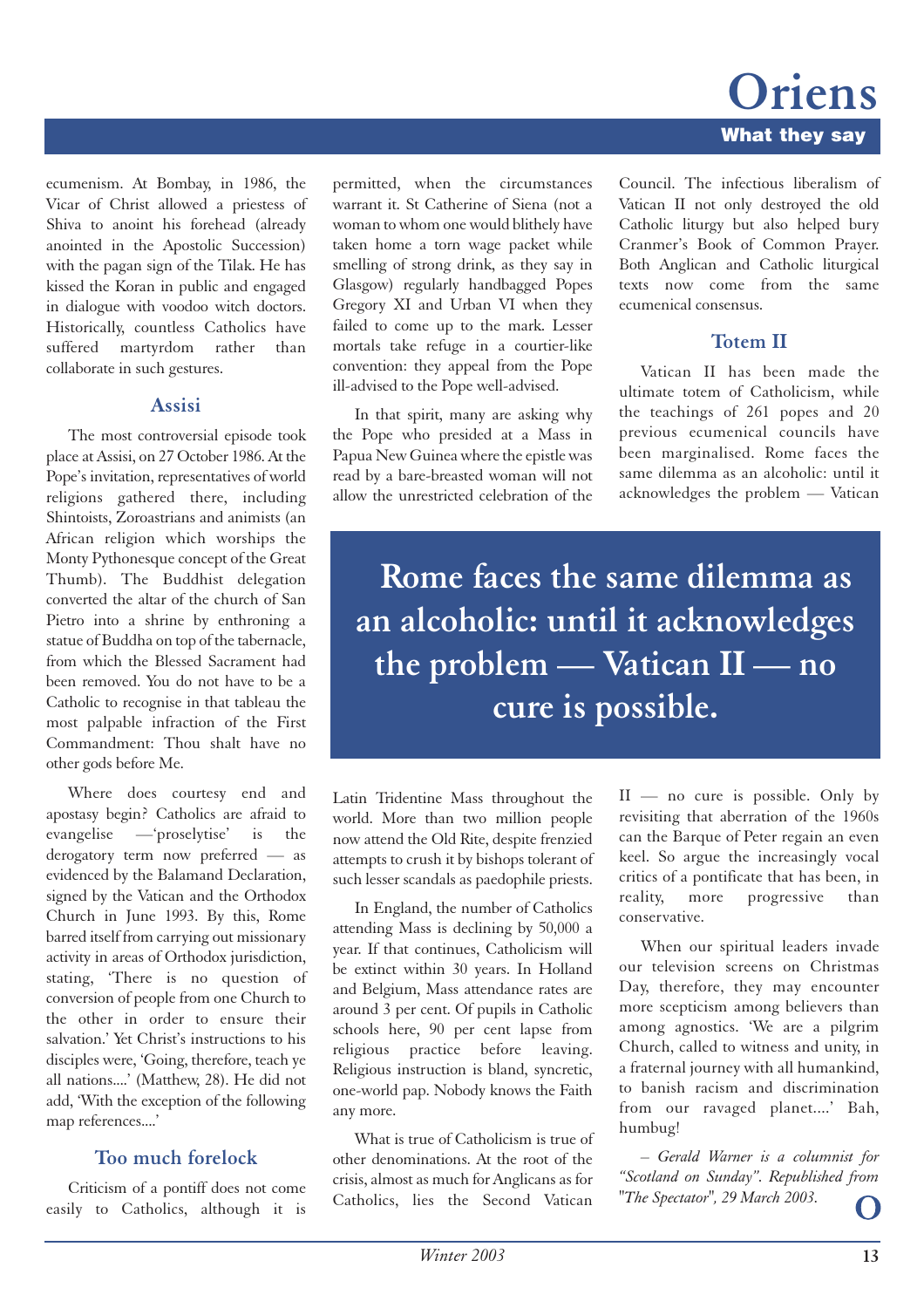### **Books Oriens**

## **Gamber's case for organic gradualism**

**The Modern Rite: Collected Essays on the Reform of the Liturgy;** by Klaus Gamber; St Michael's Abbey Press, Farnborough, 2002; pp. 87; \$33.40

Reviewed by Father Christopher Dowd O.P.

*The Modern Rite: Collected Essays on the Reform of the Liturgy* **gathers together in one volume an English translation of eleven articles written by the German liturgist, Mgr Klaus Gamber, and originally published in various journals between 1964 and 1971. A slender volume of less than 100 pages, the collection nevertheless addresses a wide spectrum of issues arising from the project of liturgical reform launched within the Catholic Church in the 1960s by the Second Vatican Council with farreaching consequences.** 

The connecting theme of Mgr Gamber's articles is how liturgies change. It is clear that Gamber himself is in favour of liturgical change. Anybody looking to this volume for a ringing endorsement of the immobilist liturgy of the "Tridentine" era will be disappointed. Gamber describes the Roman liturgy as it was performed in the period before Vatican II as a congealed, ossified mass of rubricism, rigidly controlled by the Congregation of Rites, long overdue for reform. Indeed, he assigns a large portion of the blame for the disaster that overtook the liturgical life of the Church to bureaucratic obstruction of change sustained over four centuries such that, when movement was at last again permitted, the pent-up pressure blew the liturgy apart.

Gamber notes that, while Vatican II's Constitution on the Liturgy of 1963 corresponded to what was needed for the renovation of the liturgy, the academic

discipline itself of liturgical studies had not reached a sufficiently advanced stage to be able to provide any reliable conclusions about how fruitfully to implement the principles mapped out in the Constitution. Consequently, the business of liturgical reform in the 1960s was driven along by the private opinions of a small group of liturgists who were not sufficiently grounded in the theological purpose and historical development of liturgy and who were oblivious of spiritual, psychological, anthropological and sociological factors of capital importance affecting the complex interrelationship between people, faith and ritual. What the Church ended up with is an endless and aimless quest for ever more subjectively exciting experiences and sensations. Gamber speaks aptly of "production-line liturgy" in which change becomes an intoxicating end in itself. He presumes that the reforming zealots responsible for this state of affairs have been well intentioned but he judges that the results have been very disappointing, if not calamitous, especially with regards to young people who, ironically, were supposed to be the main beneficiaries of the new liturgical outlook. The jettisoning of ancient, welltried rituals and customs in favour of an unceasing round of innovation and experimentation has produced, not only a great deal of silliness, but real dangers in that constant change in forms of worship tends to instill in the faithful a sense of insecurity which spreads out from the liturgy to the very foundations of the faith itself.

#### **Gamber's reform**

The kind of liturgical change recommended by Gamber is a gradual, organic, evolutionary, almost imperceptible development. This middle way between rubricist rigidity and the endless pursuit of vacuous novelty is the mode of change that actually prevailed in the Church throughout the greater part of its history, from its beginnings until the end of the medieval period. Convinced that there was no satisfactory solution in sight to the liturgical dilemmas of his day and that a lasting reform was not then possible because of the lack of the necessary preconditions, Gamber proposed as a way out of the morass a return to the organic model of change. On the grounds of the impossibility of creating an entirely new rite out of nothing, he argued for the retention of the old Latin liturgy alongside with, and on an equal footing to, the new vernacular liturgy, combined with a prudent and discrete provisional reform inspired by the classical liturgy of the fourth and fifth centuries and based on the latest scholarly liturgical research and scrupulous respect for the fundamental principles of liturgical theology and practice. He believed this would be a long and difficult road. The pastoral and evangelizing dimensions should be paramount in that there should be no changes in the liturgy at all unless they clearly nourish the faith of the people, energize the Church in its mission and make it attractive to outsiders.

#### **Judgements**

As well as its general sweep, this volume also deals with a range of specific issues. Gamber asks whether it is really possible to apply the notion of "relevance", which by definition suggests the ephemeral, to something as timeless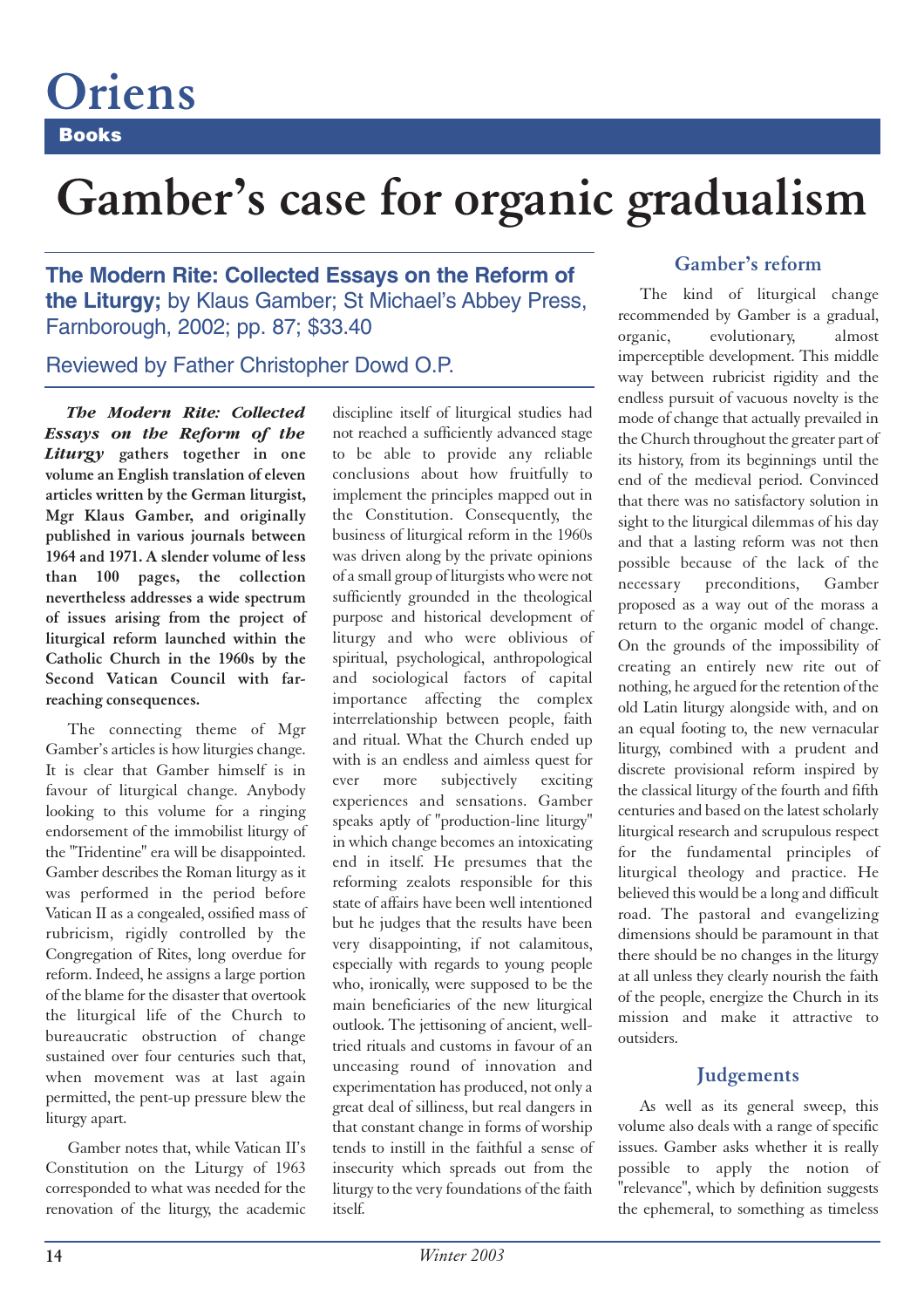*Winter 2003* **15**

as the liturgy. He thinks that the Novus Ordo Missae, spurned by traditionalists and innovators alike, is not up to the task of providing a truly satisfactory renovated liturgy, although he approves of some of its features: the use of the vernacular languages (while deploring the nearuniversal suppression of Latin against the clear directive of Vatican II), the richer and fuller selection from sacred scripture, the intercessions, the extra eucharistic prayers and ritual simplification. He laments that the balance between the ideas of sacrifice and meal in the understanding of the Mass that was achieved in the early Church was lost in the medieval centuries when an overemphasis on sacrifice came to the fore provoking a reaction in recent years towards an equal overemphasis on the meal aspect. For Gamber, sacrifice and meal belong together. He shows that the notion of Mass "facing the people" has no justification whatsoever either in table custom observed at the Last Supper or in the ritual thinking and practice of the early Church as found in the literary sources and archeological evidence of Christian antiquity. It originated with Luther and is associated with a loss of belief in the idea of the Mass as a sacrifice, not only in Luther's eucharistic theology but also in the thinking of many Catholics in the post-Vatican II period. Gamber sees "active participation" as integral to liturgy provided there is a balance between inert passivity and unrelenting over-activity. He notes that silence and being still do not necessarily mean that one is uninvolved and enters a plea for individuals being allowed to decide the manner of their participation. On the question of communion in the hand, Gamber observes that any practice which for several centuries had been in general use in the Church cannot be simply rejected in itself but concludes that its reintroduction in modern times is pastorally imprudent. Communion in the hand represents such a stark contrast with the previous very strict, centuriesold discipline that it causes doubts to arise in the minds of the faithful as to whether the Church still believes in the doctrine of the real presence. Another, very worrying aspect of this problem is that the priest

cannot be sure anymore what is going to happen to the Sacred Host.

Klaus Gamber's scholarly and prophetic insights into the problem of liturgical reform as displayed in this collection of essays are just as fresh and apposite today as they were thirty years ago. The issues which he identified are still with us and one wonders whether any progress at all has been made since these essays first appeared. However, Mgr Gamber (who died in 1989) would surely have approved of two recent developments within the Church which correspond closely to his own proposed path out of the liturgical mess: firstly, the revival of the traditional Roman rite (especially since the decree *Ecclesia Dei adflicta*), even if this rite has not yet been accorded canonical parity with the *Novus Ordo*; and, secondly, reconnecting liturgical change organically to the previous ritual forms (as advocated by the *Adoremus* movement), even if the "reform of the reform" has yet to make much impact on the life of the Church at the parish level.

| <b>PERSONAL FROMADE DEFIGUED</b><br>presents the outstanding publications of             |                   |            |         |
|------------------------------------------------------------------------------------------|-------------------|------------|---------|
| Saint Michael's Abbey Press                                                              |                   |            |         |
| • Liturgy the Life of the Church                                                         | Dom Beauduin OSB  | 96 pp (P)  | \$31.50 |
| • The Modern Rite                                                                        | Klaus Gamber      | 87 pp (P)  | \$33.40 |
| • A Pope and a Council on the Sacred Liturgy                                             | Aiden Nicholls OP | 151 pp (P) | \$36.60 |
| • The Stations of the Cross                                                              |                   | 34 pp (P)  | \$17.90 |
| • The Forty Four                                                                         |                   | 76 pp (H)  | \$47.20 |
| All prices include GST                                                                   |                   |            |         |
| Plus shipping rates: \$4.40 for 1 item, \$8.80 for 2-6 items, \$13.20 for 7 & over items |                   |            |         |
| Order by phone (07) 3279 7415 or fax (07) 3279 7422<br>or by writing to                  |                   |            |         |
| Ignatius House Services                                                                  |                   |            |         |
| PO Box 180 Sumner Park Qld 4074                                                          |                   |            |         |

La lapatirus Horuse Seprices

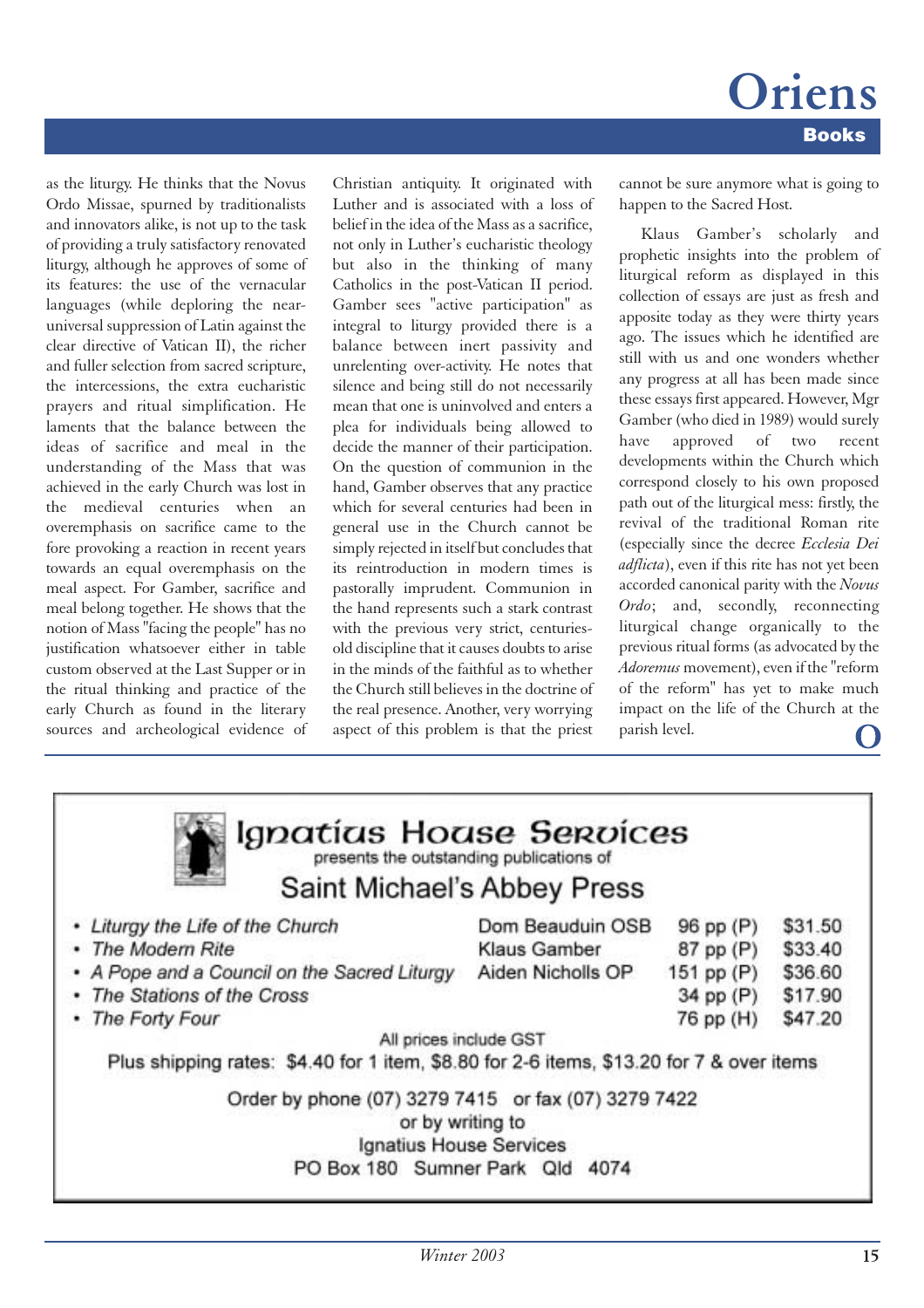## **Books Oriens**

## **Rome and the USA all out of sync**

**The Courage to be Catholic: Crisis, Reform and the Future of the Catholic Church;** by George Weigel; New York, Basic Books, 2002; pp. 231; \$44.00

#### Reviewed by Martin Sheehan

**Early 2002 was a time of trauma and scandal for the Catholic Church in the United States. Newspapers carried frontpage stories of sexual perversion by Catholic clergy that shocked Americans. The scandals delivered a counter blow against efforts to rebuild a Church hit by the earthquake of post Conciliar change. This latest blow is one from which the Church in America will not easily recover.**

Catholic lay intellectual and biographer of Pope John Paul II, George Weigel, has written an illuminating book on the crisis. *The Courage to be Catholic: Crisis, Reform and the Future of the Catholic Church* delves into the scandal behind the public scandals. Weigel, who has been noted for his contributions to the debates over the application of Catholic Just War Theory to American foreign policy, is counted among the intellectual leaders of the so-called "neoconservatives" of American politics. In recent times, Weigel led the charge to convince the Pope that the current war in Iraq was not only moral in terms of Just War Theory, but also worth supporting in terms of promoting human rights and democracy. More on this later.

#### **Nature of crisis**

Weigel's book deals with a number of issues surrounding the sexual scandals which struck the Church in the past ten years. He sets out to define the scandal, to explain how the crisis occurred, and why the bishops failed to deal with it. The Roman attitude to the crisis is also examined, as is an agenda for reform.

First, according to Weigel, the clerical sex scandals are not primarily about clerical abuse of minors, or even about paedophilia. Defined as the sexual abuse of pre-pubescent children, paedophilia is not high among the sins of Catholic clergy. In fact, Weigel points out, that clerical paedophilia, terrible crime though it is, occurs at about the same rate as in the rest of the population. The US media's attempt to portray the crisis as paedophilic crisis missed the mark whether this was a deliberate move on the part of the media, Weigel only hints.

The crisis, Weigel argues, is principally about the abuse of teenagers and young adults by clergy who had forgotten the reasons for their vows of chastity and obedience. Weigel makes the obvious point - though we need to be reminded of this from time to time - that a priest is an *alter Christus*, and clergy who recognise this, and act accordingly, will not sexually abuse others.

Somewhere along the line after Vatican II, however, a section of the priesthood lost its way. Surrounded by, and seduced by, a secular culture which glorifies sexual freedom and gratification, and living in a Church which had lost its nerve after the Council, many priests joined the culture of dissent and selfishness. Sold a twisted reading of the Council as a revolutionary new beginning for the Church, where the modern world would no longer be fought but embraced, many clergy forgot why they had become priests in the first place. Along the way, they also forgot how it was

through celibacy that they made their dedication to Christ and became servants of His people.

Secondly, says Weigel, the crisis was brought about by an episcopate that had forgotten its primary role to be chief teachers and exemplars of Christ. Instead, the great majority of Catholic bishops had become administrators - or at least that is how they acted when they moved aberrant clergy from parish to parish, and refused for many years to admit they had an obligation to make restitution to the victims of clerical abuse. As Weigel makes clear,

"The Catholic priest … is not simply a religious functionary, a man licensed to do certain kinds of ecclesiastical business. A Catholic priest is an icon, a living representation, of the eternal priesthood of Jesus Christ. He makes Christ present in the Church in a singular way, by acting *in persona Christi* … at the altar and in the administering of the sacraments."

#### **Rome v. Washington**

Weigel's chapter on the American Church's relations with the Vatican, *Rome and the Crisis*, is particularly revealing for what it says (and does not say) about the growing rift between the Americans and the Europeans, which has been illustrated so graphically over the present war in Iraq.

Many American Catholics, and the secular media in the US, were appalled at what they saw as the Vatican's slow response to the growing crisis in the American Church. This had much to do with cultural and legal differences between the Vatican and the American way of doing things. According to Weigel, the Church's approach to sexual scandal is typically Continental: the European press took little interest in the unfolding sexual scandals in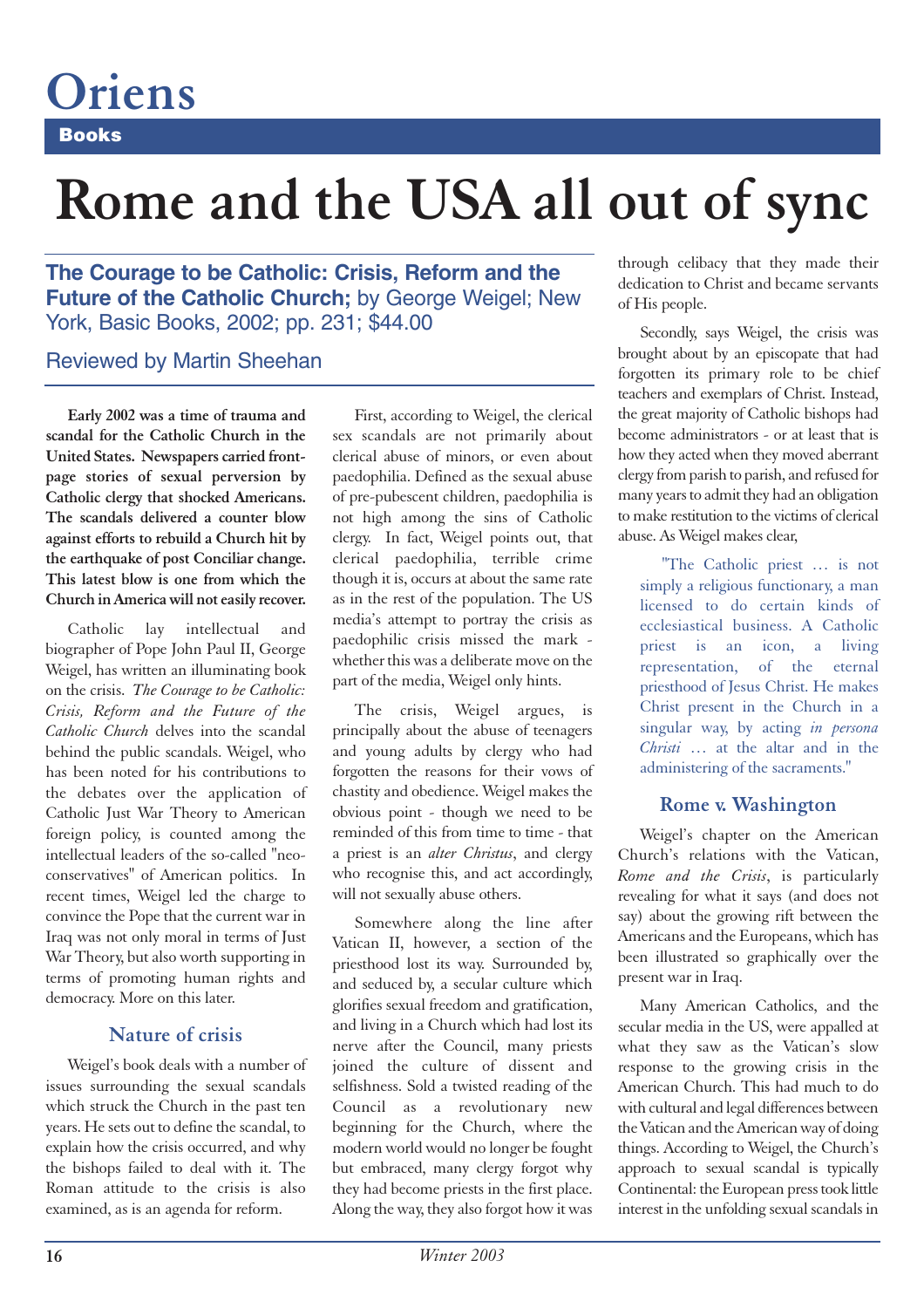### **Books Oriens**

the American Church, just as they took little interest in the Clinton sex scandals in the late 1990s. The gravity and distress of the situation in America was lost on many in the Curia, many of whom simply saw it as another example of American hysteria and media hype.

Whether this points to a deeper rift between the Pope and Vatican, on one side, and the American people, on the other, Weigel does not say. Certainly, there are signs of disquiet from the Vatican over the American approach to foreign relations since September 11. The Pope has been strongly critical of the way in which America has handled the diplomatic offensive against terrorism, and has opposed American military action in Afghanistan and Iraq. This has much to do with the Vatican's Old World sense of maintaining diplomatic niceties and avoiding military action where possible. There is also, however, a strong distrust in the Vatican for the ill-effects on religion and morals of American way – a political, social and economic system which has become an article of faith among many American Catholic intellectuals like Weigel and his colleague Michael Novak. They seem to regard American civilisation as the fulfilment of Catholic orthodoxy.

In contrast, Gerald Warner, commenting on the Vatican's opposition to the war in Iraq in the London *Spectator (Rome v. Washington*, 15 March 2003), points out that though America and the Church had much in common during the Cold War (i.e. anti-communism) there was now a growing rift. This rift is as much cultural and diplomatic, as religious and moral, pitting Old World caution against New World reformist zeal. The Church, Warner argues, can find points of sympathy with Islam that it cannot find with much of American culture:

"Close-knit family life, in which women's role … is closer to the Marian model of womanhood than to the extreme feminism of urban

America; daily life revolving around regular prayer and, in season, fasting; even the misplaced fanaticism of Muslim fundamentalists, reflecting a certainty and a spirit of martyrdom long departed from his [the Pope's] own Church – much of this, with heavy qualification, must strike a sympathetic chord with the pontiff. Nor can he have any illusions about the kind of society that America would like to substitute [in Iraq]. McDonald's burger bars, rap music, sexual licence, individualism demolishing family life and consumerism banishing all sense of religion: those forces have conquered Catholicism in the West – should the Pope take comfort from a similar overthrow of Islam?"

Whatever might be the cultural dynamics going on here, Weigel does not explain. Nor is this book necessarily the place to do so. Nevertheless it seems pertinent to wonder at the Vatican world (and of many Catholics) to comprehend the true nature of the Church, which is not authoritarian in any political sense, and which has set the discipline of celibacy principally as a sign of, and path toward, total commitment to Christ and to His way.

The reform of the Church that is necessary in the wake of these scandals, and in the wake of the cultural revolution inside the Church since Vatican II, is based on a return to a genuinely Catholic understanding of the role of the priest in the Church. As Weigel puts it, the "The Catholic Lite" view of the Church has to go. Any reform of the Church must begin with a reform of seminary life in order to mould a new generation of priests in orthodox Catholic teaching and in its understanding of the priesthood as a mission to the world undertaken in the footsteps of Christ.

This means, Weigel argues, that methods of psychological screening used by seminaries over the last twenty years

## **The culture of dissent within the Church has had its hour.**

attitude to American society when discussing the fall-out from the clerical crisis in the US Church.

#### **The solution**

Weigel is admirable, however, in his suggested remedies for the collapse of clerical celibacy and Church discipline. Weigel scotches the liberal notion that the crisis has been brought about by the Church's emphasis on the allegedly "unnatural" state of celibacy; and the supposedly entrenched "authoritarianism" which prevents the Church from dealing adequately with problems. These criticisms of the Church arise from an inability of the secular need to be drastically revised. Screening methods that emphasise questions of "personality" need to be displaced in favour of those which evaluate the quality of a candidate's faith, his idea of the priesthood, and his grasp of the Church's teachings. For too long seminaries have been turning away good candidates because they were seen to be "too authoritarian" – i.e. orthodox and (or) traditional – while forming approved candidates as religious social workers with little understanding of, or love for, the Mass and the sacramental life, and with little respect for the place of celibacy in their lives as priests.

*continued page 19*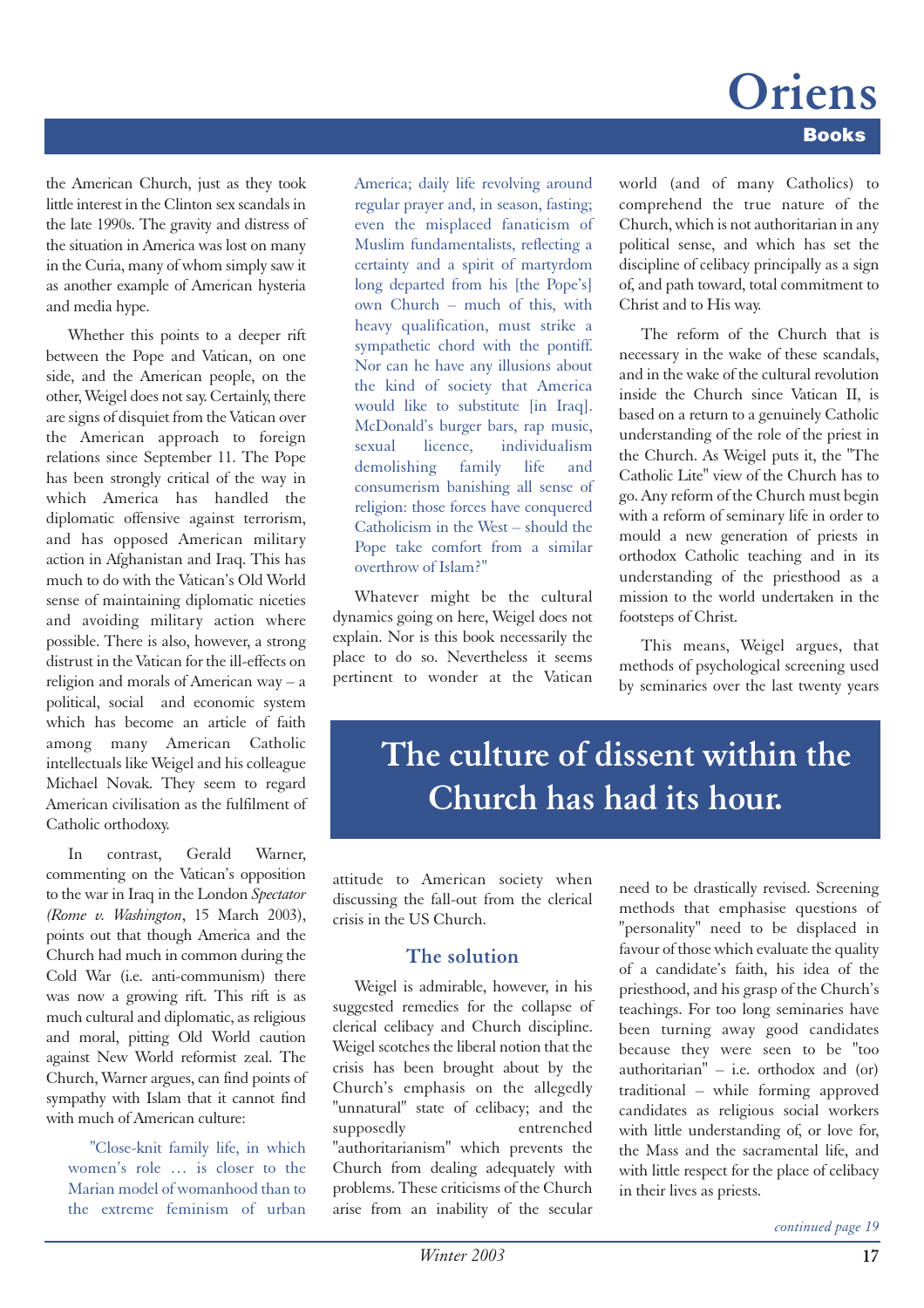## **Oriens**

**Directory**

## **Traditional Masses in Australia**

#### **VICTORIA**

#### **ARCHDIOCESE OF MELBOURNE**

**Contact: FSSP Melbourne Chaplain Fr Glen Tattersall Ph: 03 9583 9926 Fax: 03 9583 7981 e-mail: melbourne@fssp.net Website: http://fssp.net/melbourne.html**

**Caufield** St Aloysius' Church 233 Balaclava Road *Sunday, 11.00 am (Sung Mass)*

**East Kew** St Anne's Church Cnr Beresford & Windella Sts *Sunday, 8.30 am*

**Black Rock**  St Joseph's Church Balcombe Rd *Sunday, 10.30 am*

**Oak Park** St Francis de Sales Church, 626 Pascoe Vale Rd *Sunday, 5.00 pm*

**Geelong** St John's Church, St David St, North Geelong *Sunday, 11.30 am*

#### **DIOCESE OF SANDHURST**

**Bendigo** St Francis Xavier Church Strickland Rd *Sundays & Holy Days, 9.30am*

#### **DIOCESE OF BALLARAT**

**Skipton** St John's Church Cnr Anderson & Wright Sts *3rd Sunday, 5.00 pm*

#### **WESTERN AUSTRALIA**

**ARCHDIOCESE OF PERTH**

**Perth/WA Masses, Contact: Rev. Michael Rowe Ph/Fax: 08 9444 9604 e-mail : rowe@webace.com.au**

**Palmyra**  Our Lafy of Fatima Church 10 Foss Street *Sundays, 12.00 pm*

**Perth** 

St John's Pro - Cathedral Victoria Avenue *Sundays , 7.30 am & 9.15 am*

**TASMANIA ARCHDIOCESE OF HOBART**

**Lower Sandy Bay Presbytery: 03 6225 2157** St Candice 15 St Candice Ave, Lwr Sandy Bay *Ist Sunday, 11.30am.*

#### **NEW SOUTH WALES**

**ARCHDIOCESE OF SYDNEY**

**Darlington** Chapel of the Resurrection St Michael's College, City Rd *Sunday, 10 .00am*

**Lewisham Contact: Fr L Gresser Ph: 02 9688 4287 Fax: 02 9896 6284 e-mail: southerncross@fssp.net Website: http://www.maternalheart.com/** Chapel of the Maternal Heart Cnr West & Thomas Sts *Sunday, 10.00 am*

#### **DIOCESE OF PARRAMATTA**

**Doonside** St John Vianney Cameron St *Sunday, 11.00am*

**Girraween Contact: Fr L Gresser Ph: 02 9688 4287**

**Website: http://fssp.net/sydney.html/**  Regional House of Fraternity of St Peter 33 Heather St, Girraween *Sunday, 8.00am*

**Lawson** Our Lady of the Nativity 254 Great Western Highway *Sunday, 5.00pm*

#### **DIOCESE OF WAGGA WAGGA**

**Contact: Diocesan Office Ph: 02 6921 5667**

**Albury** Holy Spirit Church Lavington *Sunday, 3.00 pm*

**Wagga Wagga** Mount Erin Chapel Edmondson St *Sunday, 11.00 am*

#### **SOUTH AUSTRALIA**

**ARCHDIOCESE OF ADELAIDE**

**St Peters Contact: Rev Fr G Small Ph: 08 8362 1644** Holy Name Church Payneham Rd, St Peters *Sunday 9.30am*

**A.C.T**. **ARCHDIOCESE OF CANBERRA**

**Dickson Contact: Fr J Fongomine FSSP Ph: 0410 121 588**  St Brigid's Church, Bancroft St *Sunday, 11.30 am*

**Australian National University** John XXIII College Chapel *Sunday, 8.30 am*

#### **QUEENSLAND**

**ARCHDIOCESE OF BRISBANE Contact: Fr G Jordan, S.J. Ph: 07 3878 0638**

**Buranda** St Luke's, Taylor Street, Buranda *Sunday, 9.15 am*

#### **DIOCESE OF TOOWOOMBA**

**Toowoomba** Holy Name Church 190 Bridge St *2nd Sunday, 11.30 am*

#### **DIOCESE OF ROCKHAMPTON**

**Nth Rockhampton** St Mary's Church Nobbs St *2nd Sunday, 7.30 am*

#### **DIOCESE OF CAIRNS**

**Cairns Contact: Mr Bob Stewart Ph: 07 4095 8066**  Our Lady, Help of Christians 18 Balaclava Rd *Second Friday, 7.00pm*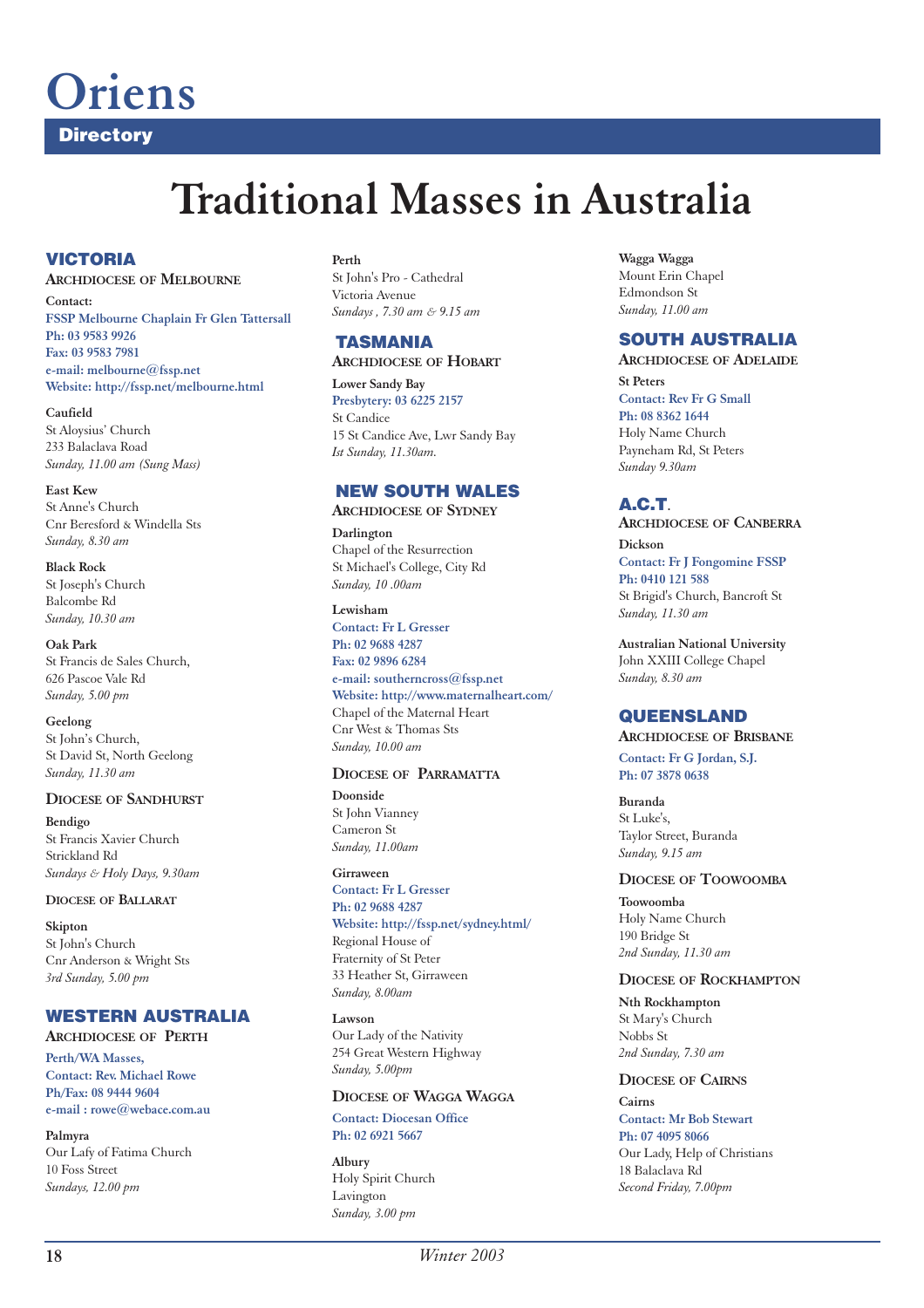#### *Continued from page 20*

recurrent, while the movement of religion may be on a single continuous upward line." There are actually some hard data that support this claim. Referring to the construction of Gothic cathedrals, the systems analyst Cesare Marchetti recently concluded "it is remarkable how such a process remained self-consistent over such a long period of time, with wars, pestilences, and political reorganizations taking place. It seems clear that the mechanisms of the system dominate over historical contingency …"

But Herman relies on man to ensure society's well-being, having demoted God. He is a man of the Enlightenment, applauding the abolition of the natural order upheld by the Church. So he can have no answer to the most radical advocate of women's or children's rights. Nor has he any final answer to the radical environmentalist's question as to why animals or trees should not have rights equal to humans. And yet he sees doctrinaire feminism and environmentalism as unhealthy "cultural pessimism".

#### Perhaps even worse for his argument, he has forgotten an essential feature of the West – its continuing Christianity. His own "Enlightenment" civilisation, America, is, paradoxically, one of the most Christian countries on earth. Herman wants to conclude that America is a success because it is liberal; but maybe it is a success because it is Christian.

#### **The great sadness**

Herman frets about the current pervasiveness of what he calls "pop pessimism". He accuses both the Left and the Right of indulging in "declinism", writing that "perhaps the most salient feature of the twentieth century has been the tremendous upsurge of … cultural pessimism …" But he also contends that "the most characteristic product of the Western humanist tradition … the free and autonomous individual … is also the cultural pessimist's worst enemy". But, if this is true, why do these free individuals continue to succumb to pessimism? Why are today's young people, with more riches and freedom than ever before, so miserable?

#### *Continued from page 17*

Bishops as the leaders of the Church must also regain an appreciation of the crisis as a crisis of fidelity. According to Weigel, bishops have to model thenselves on

"the pattern of classic Catholicism: the pattern set by great bishops like Ambrose and Augustine, Athanasius and John Chrysostom, Charles Borromeo and Francis de Sales …. That pattern is formed by fidelity wedded to courage and lived in sanctity."

Bishops must also understand that their position in the Church is to be vicars of Christ, not CEOs of a corporation. They need to reconnect with the reality that the Church does not exist for the

clergy and the episcopate. It exists to save men and women, to grapple with the eternal fate of every human being.

Finally, there is another message bishops have to get: the culture of dissent, dominant within the Church since the 1960s, has had its hour. Now it has nothing new to say; it mouths the old anti-authority rhetoric, but the kind of Catholic communities in which liberal Catholics swim are drying up. As Weigel writes:

"The Catholic crisis of 2002 is also a powerful reminder of the Iron Law of Christianity and Modernity: Christian communities that maintain their doctrinal identity and moral boundaries flourish in the modern

In an irony that Herman fails to analyse, it is precisely liberalism and modernity that have given birth to the post-modern world. Enlightenment values have not proved palatable. The better off people are, the worse they seem to feel. Rather than enjoying their freedom and enlightenment, they adopt post-modern attitudes of alienation; they celebrate irrationality and illiberalism.

The prophet of post-modernism, Nietzsche, identified a central "will to power" in human affairs. Herman quotes him thus: "life itself is *essentially* appropriation, injury, overpowering of what is alien and weaker". For Nietzsche, morality is merely an invention of the weak. The Catholic Church is in the curious position of seeking to prevail through weakness, of using a "will to love" instead of a "will to power". This is especially the case in the modern Church, which is inclined to apologise for its past Crusades against its world-historical rival, Islam. It will be instructive to see how successful Herman's liberal America is in its current struggle with Islamism.

#### world; Christian communities that fudge doctrine and morals decay."

In closing I note that while I think Weigel seems on the right track here, there is one area on which he fails to shed light – and that is on the liturgy. If we are to talk about a return to the real Catholic faith, then a fundamental requirement would be a liturgical movement away from the disastrous *Novus Ordo* and towards something resembling the classical Western Catholic forms of worship. Like many conservative thinkers within in the Church Weigel ignores the question. It says a great deal about the intellectual movement that Weigel represents and it detracts from what is otherwise a fine discussion of the Church and its future.